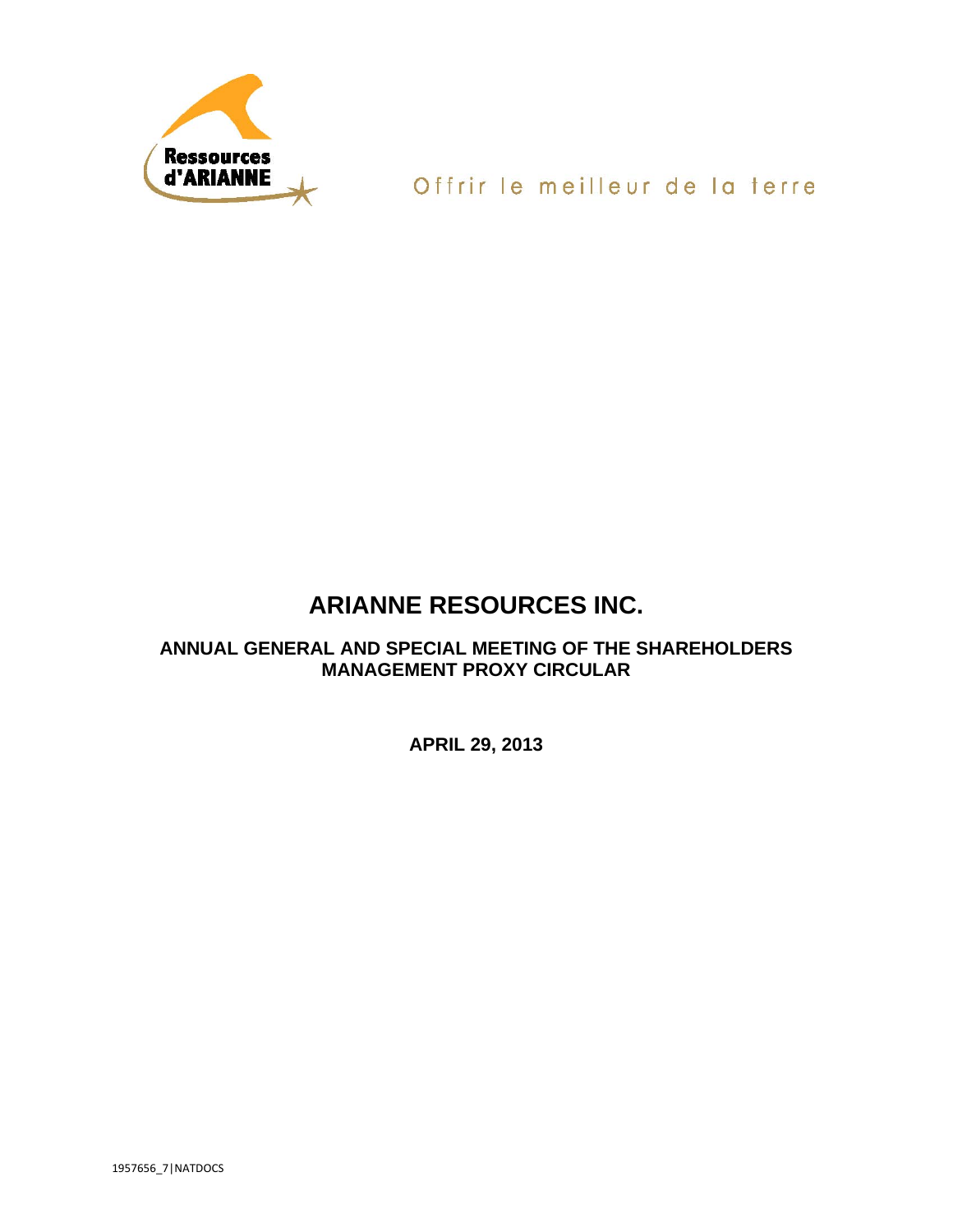## **NOTICE OF ANNUAL GENERAL AND SPECIAL MEETING OF SHAREHOLDERS**

**NOTICE IS HEREBY GIVEN** that an Annual General and Special Meeting (the "**Meeting**") of the Shareholders of ARIANNE RESOURCES INC. (the "**Corporation**") will be held at the offices of Fasken Martineau located at 800 Square Victoria, Suite 3700, Montreal (Quebec), H4Z 1E9, on May 29, 2013 at 10:00 a.m. (local time), for the following purposes:

- (1) to receive the audited financial statements of the Corporation for the year ended December 31, 2012 and the Auditor's report thereon;
- (2) to elect the directors of the Corporation for the ensuing year;
- (3) to appoint the Auditors of the Corporation, PricewaterhouseCoopers LLP, for the ensuing year and to authorize the directors to fix its remuneration;
- (4) to adopt a special resolution to amend the articles of the Corporation to change the name of the Corporation from "Arianne Resources Inc." to "Arianne Phosphate Inc." and
- (5) to transact such other matters as may properly come before the Meeting and any adjournment thereof.

You have the right to receive notice of and to vote at the Meeting if you were a shareholder of the Corporation on the close of business on April 19, 2013 (the "**Record Date**"). The accompanying Management Proxy Circular (the "**Circular**") provides additional information relating to the matters to be dealt with at the Meeting and is deemed to be part of this Notice.

Saguenay, Quebec, April 29<sup>th</sup>, 2013

## **BY ORDER OF THE BOARD OF DIRECTORS,**

*L. Derek Lindsay (signed)* 

Chief Financial Officer

**THE BOARD OF DIRECTORS INVITES EACH SHAREHOLDER TO PERSONALLY ATTEND THE MEETING. IF YOU ARE UNABLE TO ATTEND THE MEETING IN PERSON, YOU MAY BE REPRESENTED BY PROXY. SUCH PROXY IS NOT REQUIRED TO BE A SHAREHOLDER TO ACT IN SUCH CAPACITY.** 

**SHAREHOLDERS ARE REQUESTED TO COMPLETE, SIGN, DATE AND RETURN THE ACCOMPANYING PROXY FORM IN THE ENVELOPE PROVIDED AT THEIR EARLIEST CONVENIENCE. THE VOTING RIGHTS ATTACHED TO YOUR SHARES WILL BE VOTED IN ACCORDANCE WITH THE INSTRUCTIONS INDICATED ON THE PROXY FORM.**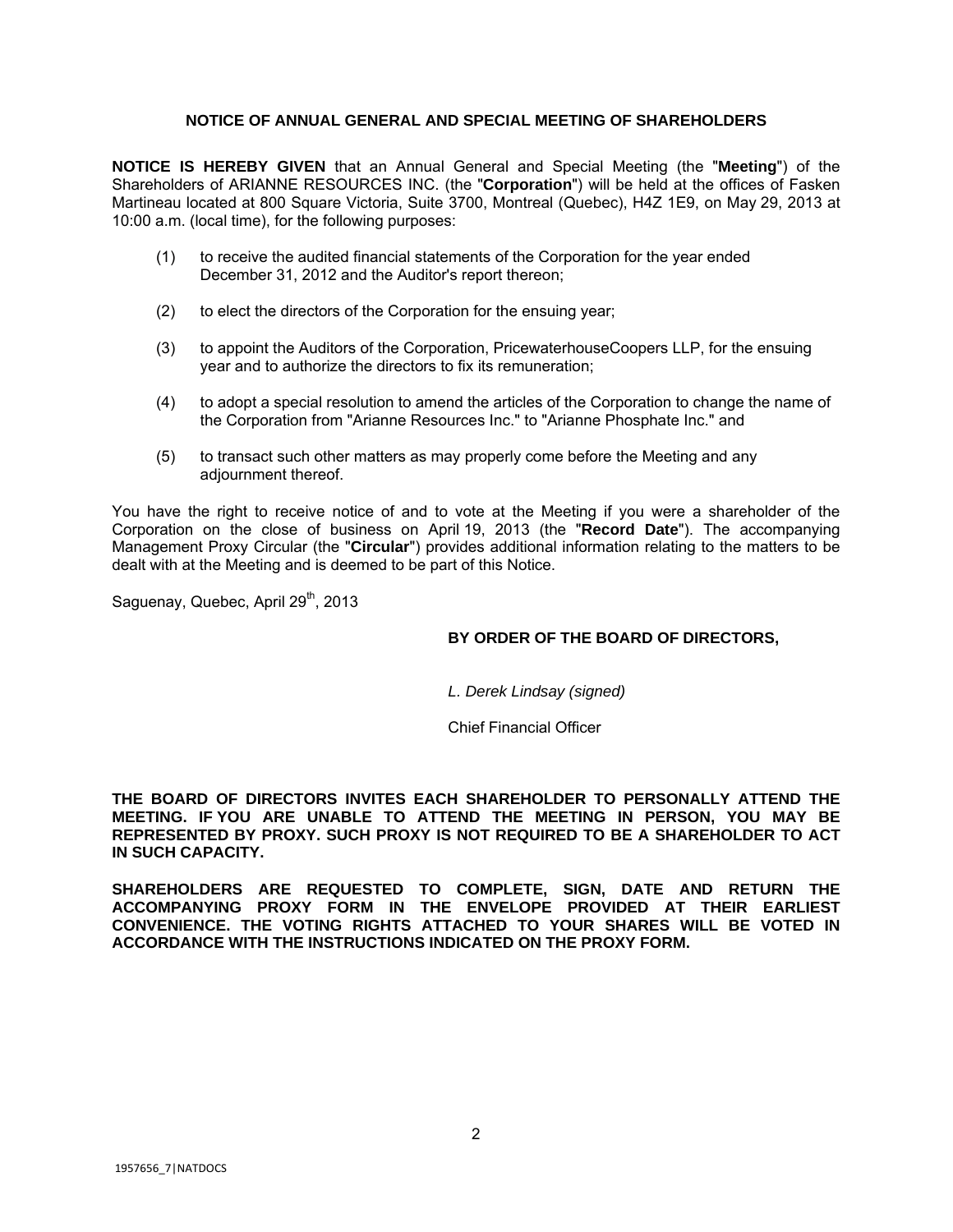## **ARIANNE RESOURCES INC.**

## (the "**Corporation**")

## **INFORMATION CIRCULAR**

## **April 29, 2013**

# **SOLICITATION OF PROXIES**

This Management Proxy Circular (the "**Circular**") pertains to the solicitation, by management of the Corporation of proxies to be used at the Annual General and Special Meeting of the Shareholders of the Corporation (the "**Meeting**") which will be held on the date, at the place and for the purposes indicated in the attached notice of meeting (the "**Notice of Meeting**") or any adjournment thereof. The Corporation is assuming the cost of this solicitation. Accordingly, the management of the Corporation has drafted this Circular that it is sending to all the security holders entitled to receive a notice of meeting.

If you cannot attend the Meeting in person, complete and return the enclosed form of proxy following the instructions therein.

# **QUORUM FOR THE TRANSACTION OF BUSINESS**

The Corporation's by-laws provide that the quorum at a meeting of the shareholders of the Corporation shall be constituted by the attendance of one or more shareholders, present in person or represented by proxy, holding at least 5% of the votes attached to outstanding voting shares of the Corporation.

## **RIGHT OF REVOCATION OF PROXIES AND APPOINTMENT OF PROXYHOLDERS**

The persons named in the enclosed form of proxy are directors and officers of the Corporation. A shareholder has the right to appoint as his or her proxy a person, who need not be a shareholder, other than the person whose name is printed on the accompanying form of proxy. **A shareholder who wishes to appoint some other person to represent him or her at the Meeting may do so by inserting such other person's name in the blank space provided in the form of proxy and signing the form of proxy, or by completing and signing another proper form of proxy.**

A shareholder may revoke a proxy at any time by sending an instrument in writing executed by him or, if the shareholder is a corporation, under its corporate seal or by an officer or attorney thereof duly authorized in writing, at the same address where the form of proxy was sent and within the delays mentioned therein or two business days preceding the date the Meeting resumes if it is adjourned, or remit to the chairman of such Meeting on the day of the Meeting or any adjournment thereof if applicable.

# **EXERCISE OF DISCRETIONARY POWER BY PROXIES**

The persons named in the enclosed form of proxy will vote the shares in respect of which they are appointed in accordance with the instructions of the shareholder appointing them.

## **In the absence of instructions, the agent will exercise the right to vote IN FAVOUR of each question defined on the form of proxy, in the notice of meeting or in the Circular.**

Unless otherwise specified herein, all resolutions will be adopted by a simple majority of the votes represented at the Meeting.

Management does not know and cannot foresee at the present time any amendments or new points to be brought before the Meeting, or any adjournment thereof. If such amendments or new points were to be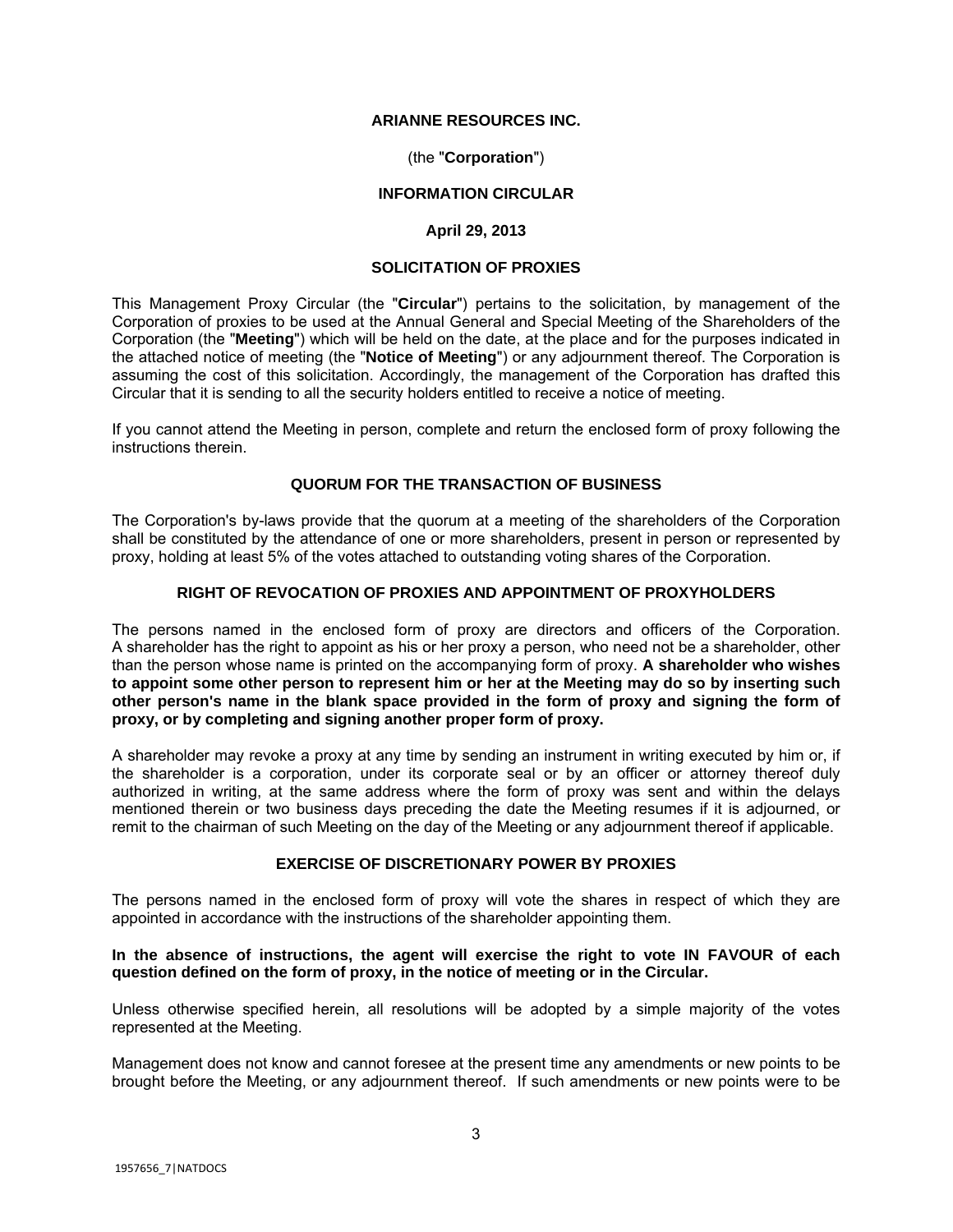properly brought before the Meeting, or any adjournment thereof, the persons named in the enclosed form of proxy will vote on such matters in the way they consider advisable.

## **NON-REGISTERED HOLDERS**

The information set forth in this section should be reviewed carefully by the non-registered shareholders. Shareholders who do not hold their shares in their own name ("**Beneficial Shareholders**") should note that only proxies deposited by shareholders whose names appear on the records maintained by the Corporation's registrar and transfer agent as registered holders of shares will be recognized and acted upon at the Meeting. If shares are listed in an account statement provided to a shareholder by a broker, those shares will, in all likelihood, not be registered in the shareholder's name. Such shares will more likely be registered under the name of the shareholder's broker or an agent of that broker. In Canada, the vast majority of such shares are registered under the name of CDS & Co. (the registration name for CDS Clearing and Depository Services Inc., which acts as nominee for many Canadian brokerage firms). Shares held by brokers (or their agents or nominees) on behalf of a broker's client can only be voted at the direction of the Beneficial Shareholder. Without specific instructions, brokers and their agents and nominees are prohibited from voting shares for the broker's clients. Therefore, each Beneficial Shareholder should ensure that voting instructions are communicated to the appropriate person well in advance of the Meeting.

National Instrument 54-101 *Communication with Beneficial Owners of Securities of a Reporting Issuer* of the Canadian Securities Administrators requires brokers and other intermediaries to seek voting instructions from Beneficial Shareholders in advance of shareholders' meetings. The various brokers and other intermediaries have their own mailing procedures and provide their own return instructions to clients, which should be carefully followed by Beneficial Shareholders in order to ensure that their shares are voted at the Meeting. The form of proxy supplied to a Beneficial Shareholder by its broker (or the agent of the broker) is substantially similar to the form of proxy provided directly to registered shareholders by the Corporation. However, its purpose is limited to instructing the registered shareholder (i.e., the broker or agent of the broker) how to vote on behalf of the Beneficial Shareholder.

The vast majority of brokers now delegate responsibility of obtaining instructions from clients to Broadridge Financial Solutions Inc. ("**BFSI**") in Canada. BFSI typically prepares a machine-readable voting instruction form, mails those forms to Beneficial Shareholders and asks Beneficial Shareholders to return the forms to BFSI, or otherwise communicate voting instructions to BFSI (by way of the Internet or telephone, for example). BFSI then tabulates the results of all instructions received and provides appropriate instructions respecting the voting of shares to be represented at the Meeting. A Beneficial Shareholder who receives a BFSI voting instruction form cannot use that form to vote shares directly at the Meeting. The voting instruction forms must be returned to BFSI (or instructions respecting the voting of shares must otherwise be communicated to BFSI) well in advance of the Meeting in order to have the shares voted. If you have any questions respecting the voting of shares held through a broker or other intermediary, please contact your broker or other intermediary for assistance.

Although a Beneficial Shareholder may not be recognized directly at the Meeting for the purposes of voting shares registered in the name of his or her broker (or his or her broker's agent), a Beneficial Shareholder may attend the Meeting as proxyholder for the registered shareholder and vote the shares as proxyholder for the registered shareholder by entering his or her own name in the blank space on the proxy form provided to him or her by his or her broker (or his or her broker's agent) and return it to that broker (or that broker's agent) in accordance with the broker's instructions (or the agent's instructions).

## **All references to shareholders in this Circular, the enclosed form of proxy and the notice of meeting are to the registered shareholders unless specifically stated otherwise.**

# **INTEREST OF CERTAIN PERSONS IN MATTERS TO BE ACTED UPON**

Except as otherwise herein disclosed, none of the directors, executive officers of the Corporation and none of the proposed nominees for election as a director of the Corporation, nor any of their affiliates or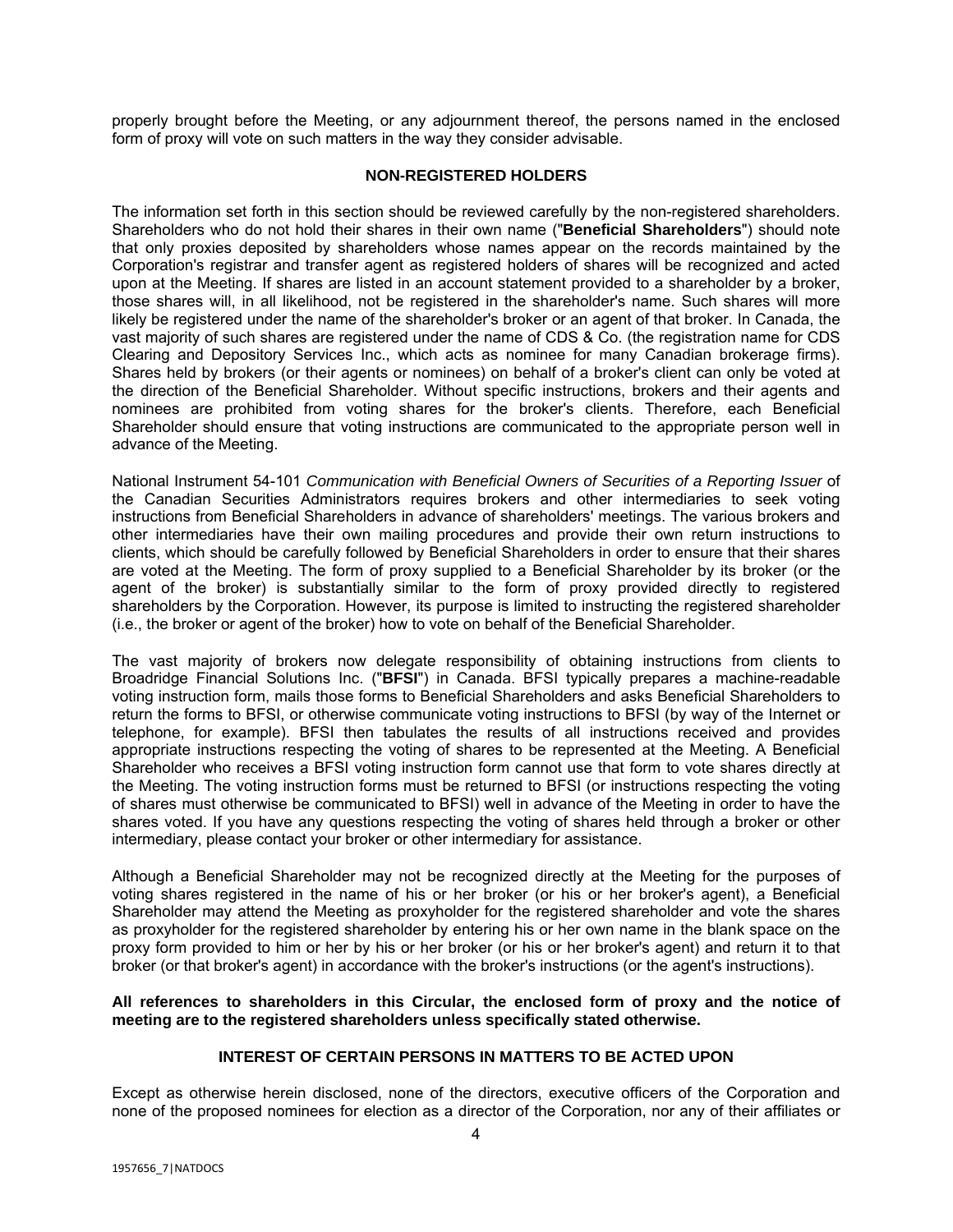associates have any material interest, directly or indirectly, by way of their beneficial ownership of the Shares or otherwise in any of the matters to be acted upon at the Meeting.

# **VOTING SHARES AND THEIR PRINCIPAL HOLDERS**

The share capital of the Corporation is made of an unlimited number of Shares without par value. As at the date hereof, the Corporation had 76,466,176 Shares issued and outstanding.

To the knowledge of the directors and senior officers of the Corporation, there is no beneficial owner or person exercising control or direction over the Corporation's shares and carrying more than 10 % of the outstanding voting rights.

You have the right to receive a Notice of Meeting and vote at the Meeting if you are a shareholder of the Corporation on the close of business on April 19, 2013.

Each holder of Shares is entitled to vote at the Meeting or at any adjournment thereof on the basis of one vote for each Share registered in the holder's name.

## **BUSINESS TO BE TRANSACTED AT THE MEETING**

#### **Financial Statements Presentation**

The annual report, including the financial statements of the Corporation for the financial year ended December 31, 2012 and the related auditor's report, will be presented at the Meeting.

#### **Election of the Directors**

Under its by-laws, the Corporation is administered by a Board of Directors (the "**Board of Directors**"). Currently, the Corporation has eight directors sitting on the Board of Directors. Messrs. Bernard Lapointe and Pierre Lortie have chosen not to stand for reelection. As a result, management proposes to elect six directors at the Meeting.

The mandate of each director elected at the Meeting expires on the date of the next Annual General Meeting of Shareholders following his election or appointment or on the date when his successor is elected or appointed, unless such director resigns or his position becomes vacant due to his death or another reason according to the by-laws of the Corporation.

**You can vote for the election of all the candidates described below, vote for the election of some of them and withhold from voting for others, or withhold from voting for all of them. Unless otherwise instructed, the persons named in the accompanying form of proxy will vote FOR the election of each of the candidates described below as director of the Corporation.** 

Management of the Corporation considers that none of the candidates will be unable to act as director or no longer wishes, for any reason, to fulfill this function, but in the event of a change for any reason whatsoever before the Meeting is held, the persons mentioned in the attached Proxy Form reserve the right to vote for other candidates of their choice unless the shareholder has indicated in the form of proxy his wish to abstain from exercising the voting rights attached to his shares at the time of the election of the directors.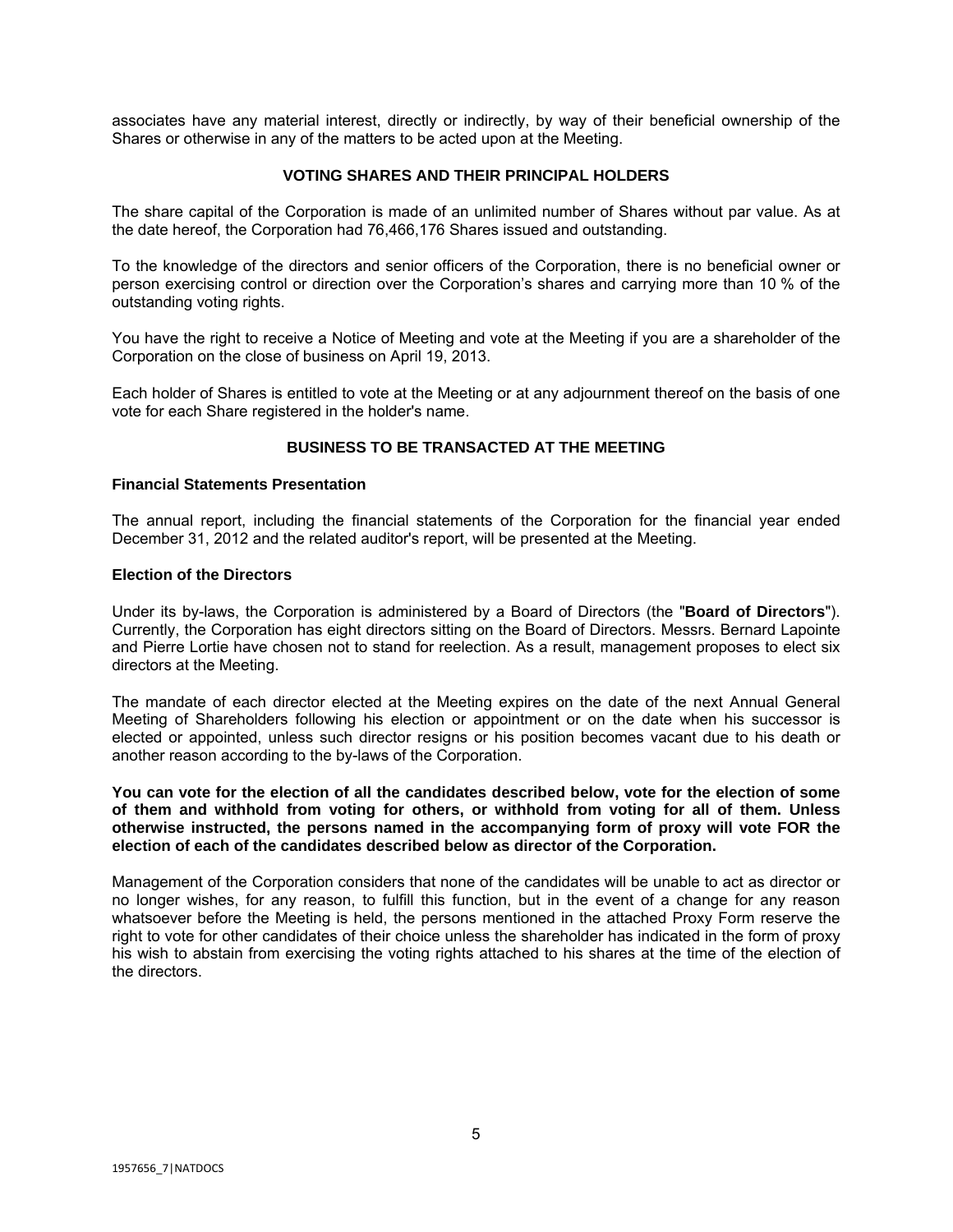|                                                                 |                           |                       | <b>Number of Shares</b><br><b>Beneficially Owned or</b><br><b>Over Which Control is</b> |                                                                                   |
|-----------------------------------------------------------------|---------------------------|-----------------------|-----------------------------------------------------------------------------------------|-----------------------------------------------------------------------------------|
| <b>Name</b>                                                     | <b>Office Held</b>        | <b>Director Since</b> | <b>Exercised as of April 29,</b><br>2013                                                | <b>Present Principal</b><br><b>Occupation</b>                                     |
| James Cowley<br>Utah, United States                             | President and<br>Director | January 20, 2011      | 60,000                                                                                  | President of Arianne<br>Resources Inc.                                            |
| Luc Boivin $(1)$<br>Quebec, Canada                              | Director                  | September 21, 2005    | 103,796                                                                                 | General Manager of<br>Fromageries Boivin Inc.                                     |
| David J. DeBiasio <sup>(2)</sup><br>British Columbia,<br>Canada | Director                  | August 24, 2011       | 16,000                                                                                  | Retired – Former VP<br>Energy and Raw<br>Materials at Agrium                      |
| Guthrie J.<br>Stewart $(1)(2)$<br>Quebec, Canada                | Director                  | October 26, 2011      | 213,000                                                                                 | Corporate Director                                                                |
| Marco Gagnon <sup>(1)</sup><br>Quebec, Canada                   | Director                  | February 3, 2011      | 19,000                                                                                  | President and director<br>of Adventure Gold Inc.                                  |
| Siva Jothie Pillay<br>Kent, United<br>Kingdom                   | Director                  | March 19, 2013        | Nil                                                                                     | <b>Chief Financial</b><br>Officer of Ocean<br><b>Partners Holdings</b><br>Limited |

(1) Members of the Audit Committee.

(2) Members of the Human Resources and Corporate Governance Committee.

The information relating to the number of Shares held or over which control is exercised has been provided by each nominee.

The mandate of the directors will expire at the next annual general meeting of the shareholders of the Corporation. The following text is a brief biography of the new person appearing in the table above.

## SIVA JOTHIE PILLAY

Mr. Pillay is Chief Financial Officer of Ocean Partners Holdings Limited since 2005. Ocean Partners is a trader of non-ferrous metal ores and concentrates located in the United Kingdom. Mr. Pillay's experience involves treasury, accounting and risk management functions. Previously, Mr. Pillay was an independent trade finance arranger and adviser at Devoe Pillay & Company Limited and at International Trade Finance Limited, a Chief Financial Officer at Capital Resources International Limited, where he was responsible for all day-to-day and strategic issues related to the group's metal, trading, mining and production operations and a senior portfolio manager at Standard Bank London Limited and MeesPierson N.V. Mr. Pillay is from United Kingdom and holds a BSc. (Joint Hours) Accounting & Law from Southampton University.

## **Appointment of the Auditors**

Dallaire & Lapointe Inc. has been the Corporation's external auditors since 2006. In early 2013, the Corporation's Audit Committee (the "**Audit Committee**"), with the Board's approval, decided that it was the appropriate time to have a competitive bidding process to select a firm of chartered accountants to be proposed to the shareholders as the Corporation's auditors for 2013.

The bidding process was conducted by management with oversight by the Audit Committee. Firms were invited to bid. Following written and oral presentations by each firm, management and the Audit Committee evaluated each firm against specific criteria. The Audit Committee recommended the appointment of PricewaterhouseCoopers LLP to the Board of Directors.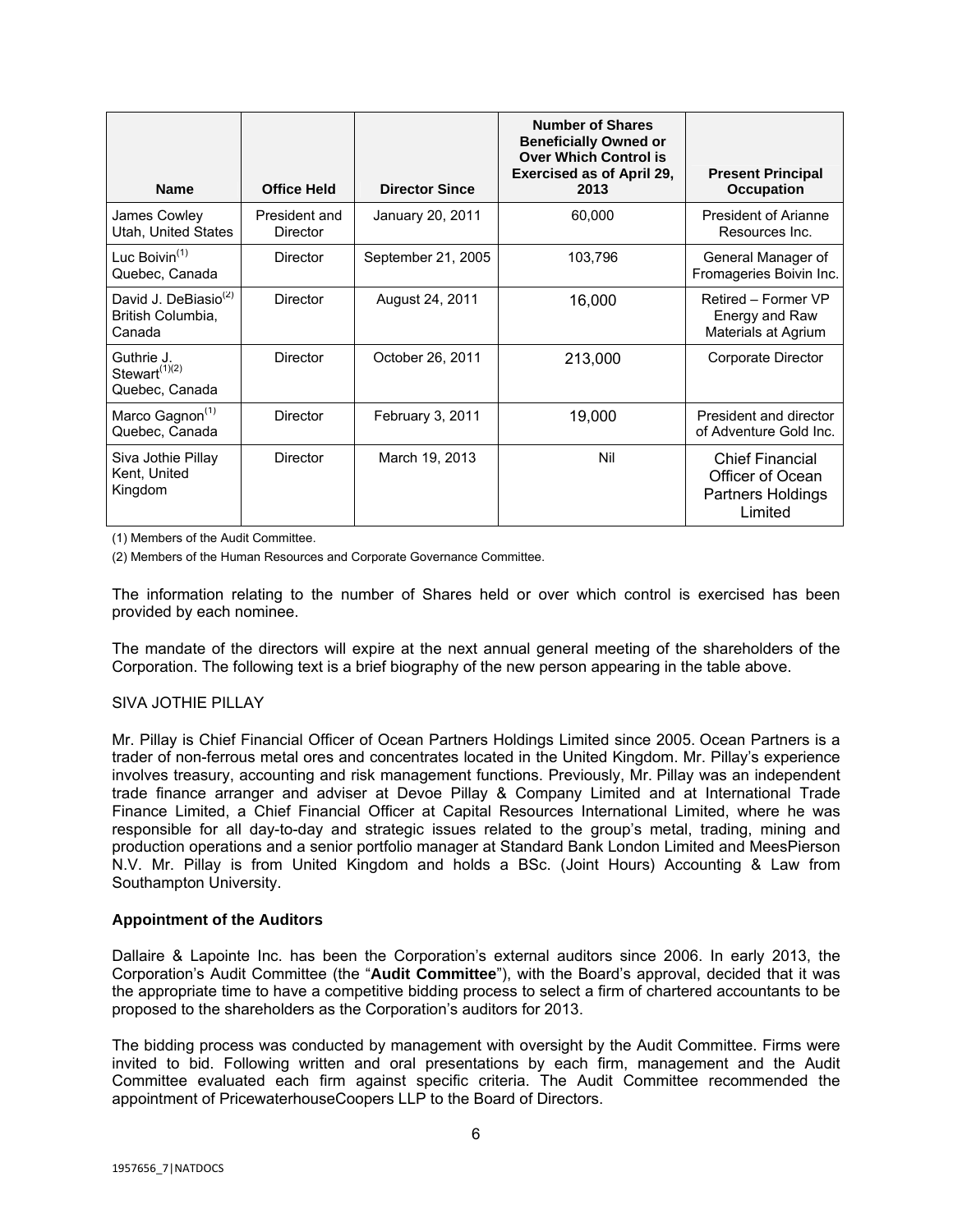There have been no reportable events as defined in National Instrument 51-102 between the Corporation and Dallaire & Lapointe Inc. There have been no reservations contained in the reports of Dallaire & Lapointe Inc. on the annual financial statements for the two fiscal years preceding the date of the notice. Set out as Schedule A to this Circular are:

- the text of the Corporation's notice, pursuant to National Instrument 51-102, to the securities regulatory authorities in Canada, to Dallaire & Lapointe Inc. and PricewaterhouseCoopers LLP;
- the text of letters from Dallaire & Lapointe Inc. and PricewaterhouseCoopers LLP addressed to the Canadian regulatory authorities.

The current term of office of Dallaire & Lapointe Inc. as auditors will expire at the close of the 2013 annual general and special meeting of the shareholders and the appointment of PricewaterhouseCoopers LLP must be approved by a majority of the votes cast by the holders of common shares.

In deciding to engage PricewaterhouseCoopers LLP, the Audit Committee reviewed auditor independence and existing commercial relationships with PricewaterhouseCoopers LLP. The Audit Committee concluded that PricewaterhouseCoopers LLP has no commercial relationship with the Corporation that would impair its independence. The Board of Directors recommends that PricewaterhouseCoopers LLP be appointed as the Corporation's auditors for a term of one year commencing at the close of the Meeting. **Unless contrary instructions are indicated on the proxy form or the voting instruction card, each proxy received by management or voting instruction card returned to Computershare will be voted in favour of the appointment of PricewaterhouseCoopers LLP as auditors of the Corporation to hold office until the next annual meeting of shareholders at a remuneration to be fixed by the Board of Directors**

## **Change of Name of the Corporation**

The Board of Directors has resolved, subject to shareholders' approval, to amend the articles of the Corporation to change the name of the Corporation from "Arianne Resources Inc." to "Arianne Phosphate Inc." The purpose of this change is to recognize the focus of its activities on developing the world class Lac à Paul phosphate deposit. To implement the proposed name change, the shareholders must approve the special resolution attached hereto as Schedule B. The special resolution must be passed by at least 66⅔ of the votes cast at the Meeting. **Unless otherwise instructed in the attached proxy form, the directors designated in the accompanying proxy form will vote IN FAVOUR of the special resolution to change the Corporation name.**

## **EXECUTIVE COMPENSATION**

## **Interpretation**

"**Named Executive Officer**" or "**NEO**" means each of the following individuals:

- (a) the Chief Executive Officer ("**CEO**");
- (b) the Chief Financial Officer ("**CFO**");
- (c) each of the three most highly compensated executive officers, or the three most highly compensated individuals acting in a similar capacity, other than the Chief Executive Officer and the Chief Financial Officer, at the end of the most recently completed financial year whose total compensation was, individually, more than \$150,000, for that financial year; and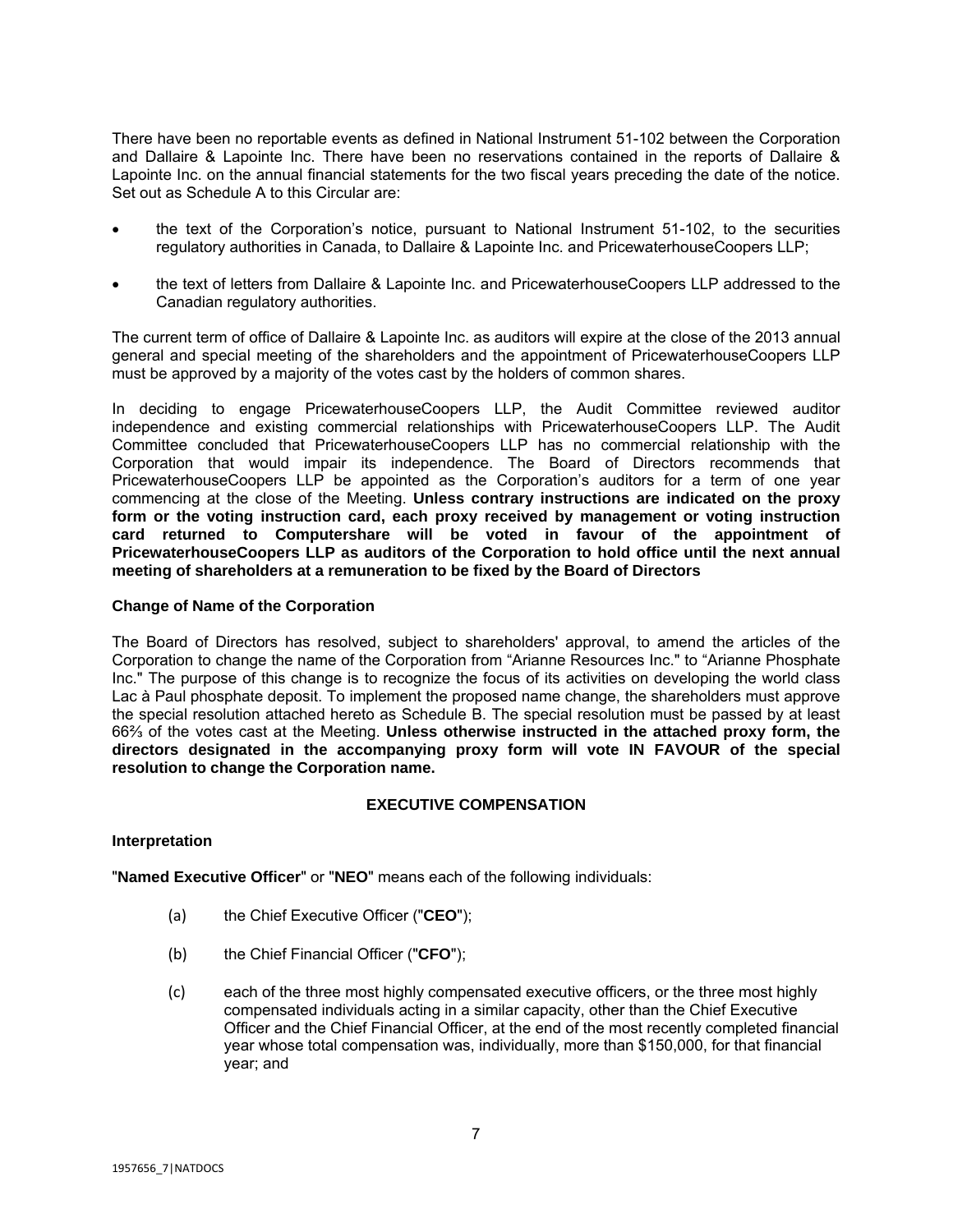(d) each individual who would be a Named Executive Officer under paragraph (c) but for the fact that the individual was neither an executive officer of the Corporation, nor acting in a similar capacity, at the end of that financial year.

The NEOs who are the subject of this Compensation Discussion and Analysis are Bernard Lapointe, CEO, L. Derek Lindsay, CFO, James Cowley, President, and Jean Sébastien David, Vice-President, Operations.

## **Compensation Discussion and Analysis**

The executive compensation policy of the Corporation is designed to offer competitive compensation enabling the Corporation to attract and retain qualified, high-calibre staff. It will seek to motivate executive officers to exceed strategic objectives so as to maximize the long-term return on shareholders' investment.

These strategic objectives that guide management and directors can be summarized as follows:

- Discovery of new mineralized zones;
- Definition of mineral resources:
- Completion of financings that secure the continuation of the mission; and
- Development of the Lac à Paul phosphate project.

## *Components of aggregate compensation*

The aggregate compensation of the NEO currently consists of one or more of the following elements:

- (a) a base monetary compensation which is competitive; and
- (b) option grants designed to attract experienced personnel and encourage them to promote the Corporation's interests and activities to the best of their knowledge.

## *Base compensation*

The base cash compensation review of each NEO takes into consideration the current competitive market conditions, experience, proven or expected performance, and the particular skills of the NEO. Base compensation is not evaluated against a formal "peer group". The Board relies on the general experience of its members in setting base compensation amounts.

## *Incentive compensation*

Option grants are designed to attract and retain key personnel. Option grants to Beneficiaries (as defined below) are established by the Board of Directors on a continuous basis, based on the progress of the Corporation.

## **Summary Compensation Table**

The following table presents information concerning all compensation paid, payable, awarded, granted, given, or otherwise provided, directly or indirectly, to NEOs by the Corporation for services in all capacities to the Corporation for the three most recently completed financial year: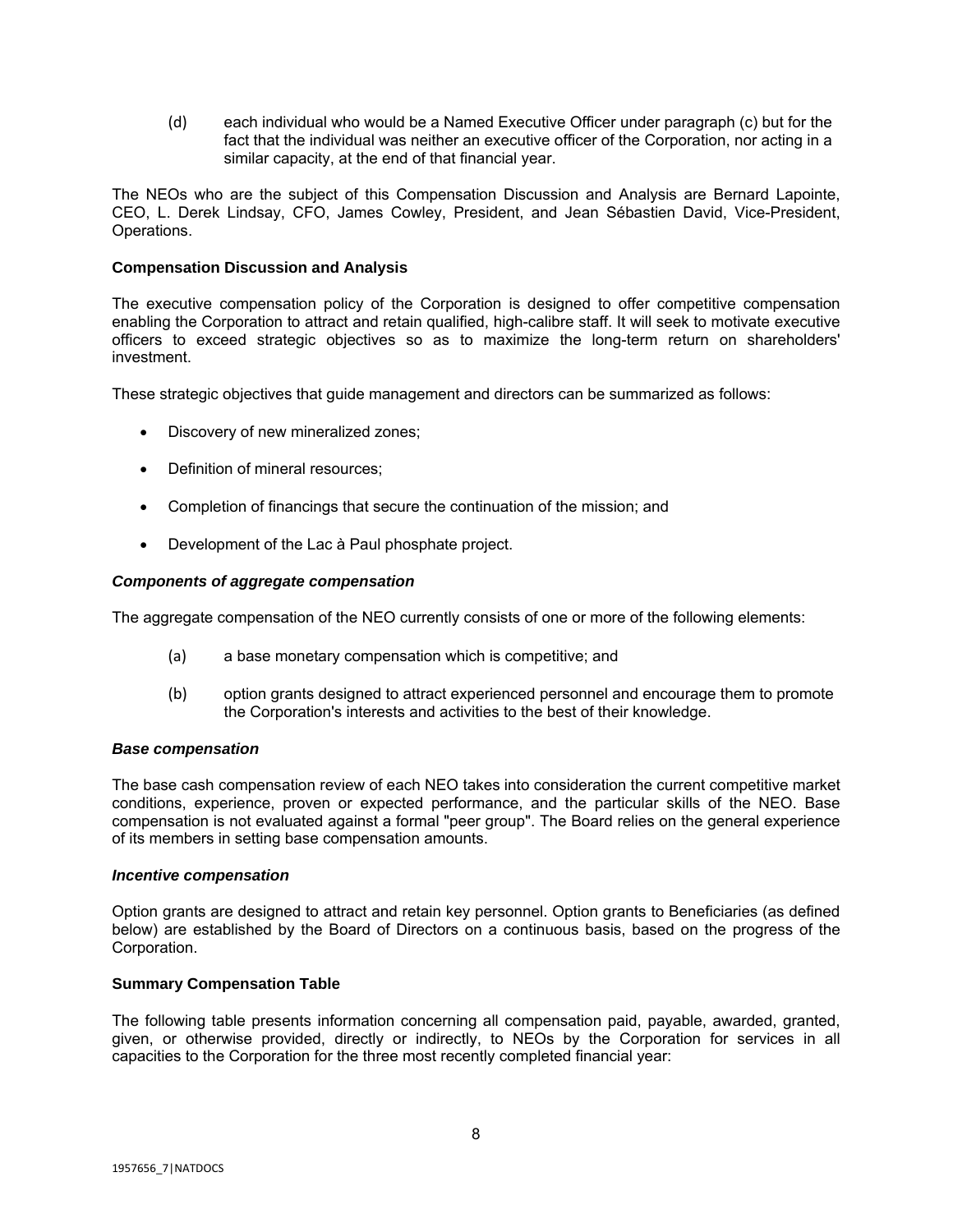|                                   |                      |                           |                                                          |                                             | <b>Non-equity incentive</b><br>plan compensation<br>$($ \$) |                                     |                              |                                          |                                         |
|-----------------------------------|----------------------|---------------------------|----------------------------------------------------------|---------------------------------------------|-------------------------------------------------------------|-------------------------------------|------------------------------|------------------------------------------|-----------------------------------------|
| Name and<br>principal<br>position | Year                 | <b>Salary</b><br>$($ \$)  | Share-<br>based<br>awards<br>$($ \$)                     | Option-<br>based<br>awards $(1)$<br>$($ \$) | Annual<br>incentive<br>plans                                | Long-<br>term<br>incentive<br>plans | <b>Pension</b><br>value (\$) | All other<br>compensation<br>$(5)^{(2)}$ | <b>Total</b><br>compensation<br>$($ \$) |
| Bernard<br>Lapointe               | 2012<br>2011<br>2010 | 175,000<br>158,333        | $\overline{\phantom{a}}$<br>$\qquad \qquad \blacksquare$ | 82,275<br>238,300<br>101,175                | $\qquad \qquad \blacksquare$                                |                                     |                              | 125,000                                  | 257,275<br>396,633<br>226,175           |
| James<br>Cowley                   | 2012<br>2011<br>2010 | 150,000<br>$50,000^{(3)}$ |                                                          | 54,850<br>462,200                           |                                                             |                                     |                              |                                          | 204,850<br>512,200                      |
| L. Derek<br>Lindsay               | 2012<br>2011<br>2010 | $87,500^{(4)}$            |                                                          | 332,900                                     |                                                             |                                     |                              |                                          | 420,400                                 |
| Jean<br>Sébastien<br>David        | 2012<br>2011<br>2010 | $98,077^{(5)}$            |                                                          | 337,800                                     |                                                             |                                     |                              |                                          | 435,877                                 |

(1) Grant date fair values of stock option awards were determined utilizing the Black-Scholes option pricing model. Assumptions utilized are disclosed in the notes to the Corporation's consolidated financial statements.

(2) Management fees were paid to companies controlled by the officers.

(3) Mr. Cowley started working for the Corporation on September 1, 2011 and the \$50,000 represents the proportional amount of his annual salary of \$150,000.

(4) Mr. Lindsay started working for the Corporation on May 1, 2012 and the \$87,500 represents the proportional amount of his annual salary of \$140,000.

(5) Mr. David started working for the Corporation on April 23, 2012 and the \$98,077 represents the proportional amount of his annual salary of \$150,000.

#### **Incentive Plan Awards**

#### *Outstanding share-based awards and option-based awards*

The following table sets forth information in respect of all share-based awards and option-based awards outstanding at the end of the most recently completed financial year to the NEOs of the Corporation:

| <b>Name</b>                | <b>Option-based Awards</b>                                                |                                  |                                                                   |                                                                              | <b>Share-based Awards</b>                                                            |                                                                                                 |                                                                                                              |  |
|----------------------------|---------------------------------------------------------------------------|----------------------------------|-------------------------------------------------------------------|------------------------------------------------------------------------------|--------------------------------------------------------------------------------------|-------------------------------------------------------------------------------------------------|--------------------------------------------------------------------------------------------------------------|--|
|                            | Number of<br>securities<br>underlying<br>unexercised<br>options<br>$($ #) | Option<br>exercise<br>price (\$) | Option<br>expiration date                                         | Value of<br>unexercised<br>in-the-money<br>options <sup>(1)</sup><br>$($ \$) | Number of<br>shares or<br>units of<br>shares that<br>have not<br>vested<br>$($ # $)$ | Market or<br>payout value<br>of share-<br>based<br>awards that<br>have not<br>vested<br>$($ \$) | Market or<br>payout value<br>of vested<br>share-based<br>awards not<br>paid out or<br>distributed<br>$($ \$) |  |
| Bernard<br>Lapointe        | 75,000<br>300,000<br>100,000<br>260,000                                   | 1.15<br>1.37<br>0.37<br>0.15     | Sept. 24, 2022<br>Aug. 23, 2021<br>Jan. 19, 2021<br>June 24, 2020 | (3,750)<br>(81,000)<br>73,000<br>247,000                                     |                                                                                      |                                                                                                 |                                                                                                              |  |
| L. Derek<br>Lindsay        | 100.000<br>200,000                                                        | 1.15<br>1.16                     | Sept. 24, 2022<br>April 30, 2022                                  | (5,000)<br>(12,000)                                                          |                                                                                      |                                                                                                 |                                                                                                              |  |
| James<br>Cowley            | 50,000<br>300,000<br>200,000                                              | 1.15<br>1.37<br>0.37             | Sept. 24, 2022<br>Aug. 23, 2021<br>Jan. 19, 2021                  | (2,500)<br>(81,000)<br>146,000                                               |                                                                                      |                                                                                                 |                                                                                                              |  |
| Jean<br>Sébastien<br>David | 300,000                                                                   | 1.16                             | April 23, 2022                                                    | (18,000)                                                                     |                                                                                      |                                                                                                 |                                                                                                              |  |

(1) Based on the December 31, 2012 closing price of \$1.10 for the Corporation's common shares.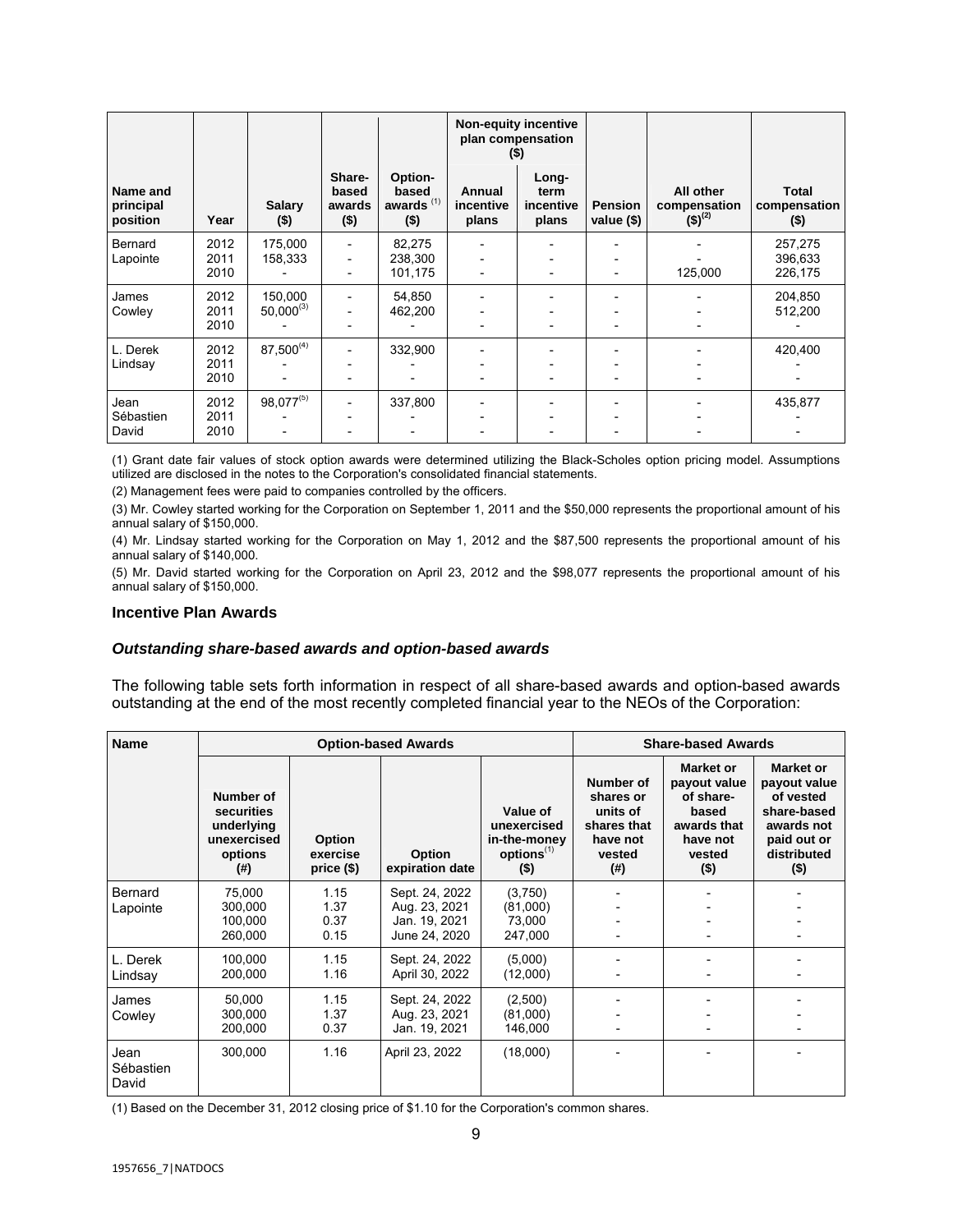## *Value vested or earned during the most recently completed financial year*

The following table presents information concerning value vested with respect to option-based awards and share-based awards for each NEO during the most recently completed financial year:

| <b>Name</b>             | Option-based awards -<br>Value vested during the<br>year <sup>(1)</sup><br>(\$) | Share-based awards -<br>Value vested during the<br>year<br>(\$) | Non-equity incentive plan<br>compensation -<br>Value earned during the<br>year<br>(\$) |
|-------------------------|---------------------------------------------------------------------------------|-----------------------------------------------------------------|----------------------------------------------------------------------------------------|
| <b>Bernard Lapointe</b> | 2,250                                                                           |                                                                 |                                                                                        |
| L. Derek Lindsay        | 3.000                                                                           |                                                                 |                                                                                        |
| James Cowley            | 1.500                                                                           |                                                                 |                                                                                        |
| Jean Sébastien David    | 3.000                                                                           |                                                                 |                                                                                        |

(1) Such amount represents the aggregate dollar value that would have been realized if the options under the option-based award had been exercised on the vesting date.

# **Pension Plan Benefits**

The Corporation does not have a defined benefits pension plan or a defined contribution pension plan.

## **Termination and Change of Control Benefits**

At the end of the most recently completed financial year, there were no employment contracts, agreements, plans, or arrangements for payments to a NEO, at, following or in connection with any termination (whether voluntary, involuntary, or constructive), resignation, retirement, a change in control of the Corporation, or a change in a NEO's responsibilities, except as follows.

Pursuant to an employment agreement dated August 11, 2011, if the employment of the Corporation's CEO, Bernard Lapointe, is terminated by the Corporation for any reason other than for cause or by reason of the death or disability of Mr. Lapointe, the Corporation is required to pay Mr. Lapointe a lump sum equal to 12 months base salary (i.e. \$175,000 based on his current base salary of \$175,000).

Furthermore, should Mr. Lapointe's employment be terminated during the 12-month period commencing on the first day after a change of control has occurred (the "**Window Period**"), the Corporation is required to pay to Mr. Lapointe on the last day of employment, a lump sum cash amount (subject to any applicable payroll or other taxes required to be withheld) equal to the total of two (2) times his then annual base salary (i.e. \$350,000 based on his current base salary of \$175,000).

For the purpose of Mr. Lapointe's employment agreement, "change of control" means the emergence of any of the following events:

- (a) a person or a group of persons acting in concert that either (i) hold or control, directly or indirectly, 50 % or more of the voting shares of the Corporation, or (ii) hold a sufficient number of voting shares that gives them enough voting rights to allow them to elect a majority of the directors of the Corporation;
- (b) a person or a group of persons acting in concert, present a takeover offer or share exchange on 50 % or more of the voting shares of the Corporation that is followed by an acceptance by the shareholders; or
- (c) the majority of the persons acting as directors of the Corporation as of the effective Date cease, at any moment, to act as director (the "**Current Directors**") and the majority of the persons elected as director of the Corporation in replacement of any Current Directors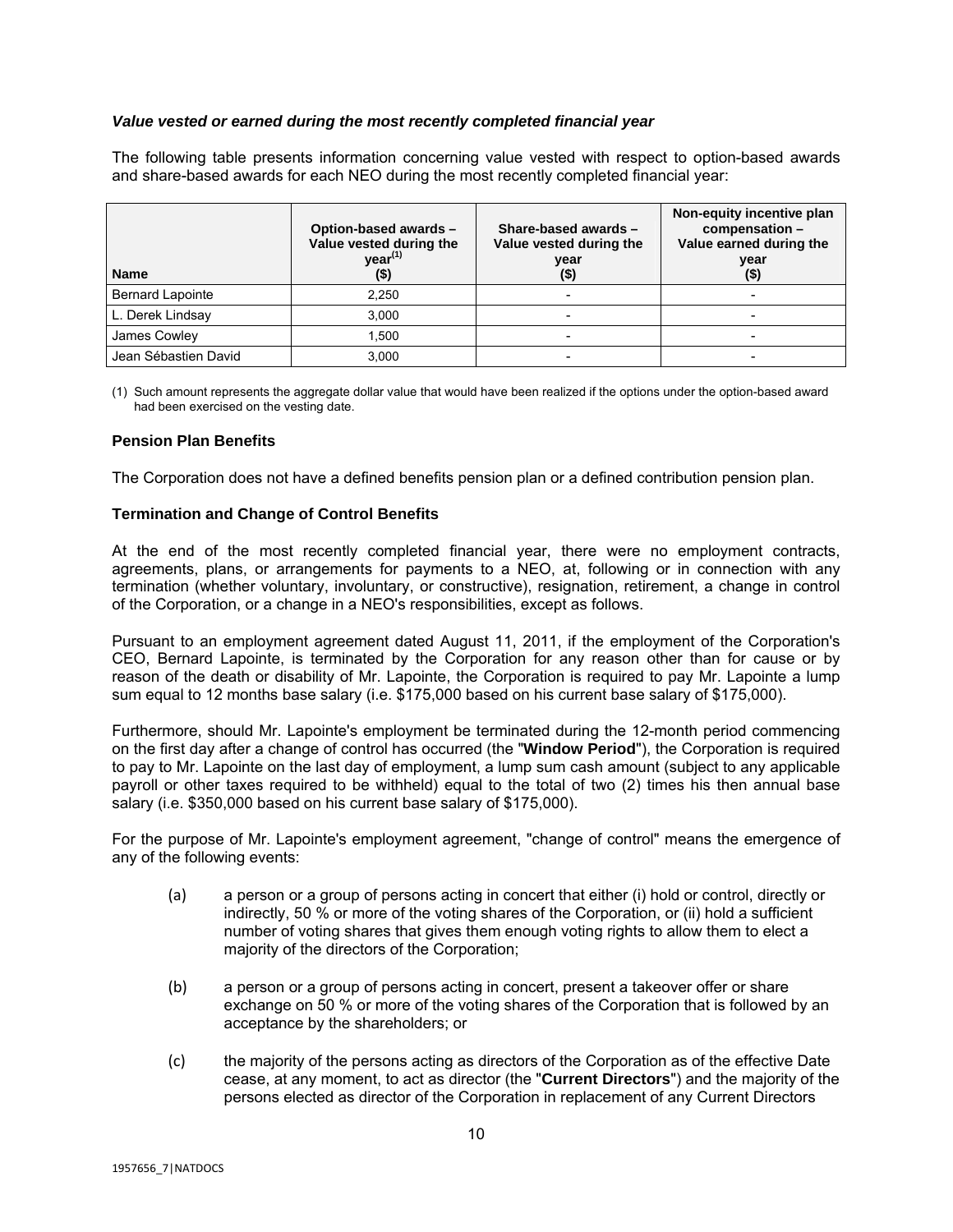are not the proposed persons to act as director by the management of the Corporation at a non-contested election.

Similar clauses are applicable, in accordance with the salary, pursuant to the employment contracts signed on December12, 2011 for James Cowley (annual salary of \$150,000), on April 17, 2012 for L. Derek Lindsay (annual salary of \$140,000), on April 23, 2012 for Jean-Sebastien David (annual salary of \$150,000), on December 12, 2011 for Daniel Boulianne (annual salary of \$120,000) and on December 12, 2011 for Nadège Tollari (annual salary of \$110,000).

## **Director Compensation**

# *Director compensation table*

The following table sets forth information with respect to all amounts of compensation provided to the non-management directors of the Corporation for the most recently completed financial year:

| <b>Name</b>                 | <b>Fees</b><br>earned<br>(\$) | Share-<br>based<br>awards<br>(\$) | Option-based<br>$a$ wards $(1)$<br>(\$) | Non-equity<br>incentive<br>plan<br>compensatio<br>n<br>$($ \$) | <b>Pension</b><br>value<br>$($ \$) | All other<br>compensati<br>on (\$) | Total<br>$($ \$) |
|-----------------------------|-------------------------------|-----------------------------------|-----------------------------------------|----------------------------------------------------------------|------------------------------------|------------------------------------|------------------|
| Pierre Lortie               |                               |                                   | 493,650                                 |                                                                |                                    |                                    | 493,650          |
| Luc Boivin                  |                               |                                   | (3)                                     |                                                                |                                    |                                    |                  |
| David J. DeBiasio           |                               |                                   | (4)                                     |                                                                |                                    |                                    |                  |
| Guthrie J. Stewart          |                               |                                   | 109,700                                 | $\overline{\phantom{0}}$                                       |                                    |                                    | 109,700          |
| Marco Gagnon                |                               |                                   | (5)                                     |                                                                |                                    |                                    |                  |
| Alain Vachon <sup>(2)</sup> |                               |                                   |                                         |                                                                |                                    |                                    |                  |

(1) Grant date fair values of stock option awards were determined utilizing the Black-Scholes option pricing model. Assumptions utilized are disclosed in the notes to the Corporation's consolidated financial statements.

(2) Alain Vachon resigned from the Board of Directors on September 25, 2012.

(3) La juste valeur marchande n'a pu être déterminée en vertu du modèle Black-Scholes car la première acquisition de droits ne se fera qu'en 2013. M. Boivin a toutefois été octroyé 60 000 options en 2012.

(4) La juste valeur marchande n'a pu être déterminée en vertu du modèle Black-Scholes car la première acquisition de droits ne se fera qu'en 2013. M. DeBiasio a toutefois été octroyé 60 000 options en 2012.

(5) La juste valeur marchande n'a pu être déterminée en vertu du modèle Black-Scholes car la première acquisition de droits ne se fera qu'en 2013. M. Gagnon a toutefois été octroyé 55 000 options en 2012.

## *Share-based awards, option-based awards, and non-equity incentive plan compensation*

The following table sets forth information in respect of all share-based awards and option-based awards outstanding at the end of the most recently completed financial year to the non-management directors of the Corporation:

|                 | <b>Option-based Awards</b>                                             |                                        |                                  |                                                                   | <b>Share-based Awards</b>                                                      |                                                                                                       |                                                                                                                     |
|-----------------|------------------------------------------------------------------------|----------------------------------------|----------------------------------|-------------------------------------------------------------------|--------------------------------------------------------------------------------|-------------------------------------------------------------------------------------------------------|---------------------------------------------------------------------------------------------------------------------|
| <b>Name</b>     | Number of<br>securities<br>underlying<br>unexercised<br>options<br>(#) | <b>Option</b><br>exercise<br>price(\$) | <b>Option</b><br>expiration date | Value of<br>unexercised<br>in-the-money<br>options $(1)$<br>$($)$ | Number of<br>shares or<br>units of<br>shares that<br>have not<br>vested<br>(#) | <b>Market or</b><br>payout<br>value of<br>share-based<br>awards that<br>have not<br>vested<br>$($ \$) | <b>Market or</b><br>payout value<br>of vested<br>share-based<br>awards not<br>paid out or<br>distributed<br>$($ \$) |
| l Pierre Lortie | 75.000<br>450.000                                                      | 1.07<br>1.15                           | Nov. 26, 2022<br>Sept. 24, 2022  | 2.250<br>(22, 500)                                                |                                                                                |                                                                                                       |                                                                                                                     |
| Luc Boivin      | 60.000                                                                 | 1.07                                   | Nov. 26, 2022                    | 1.800                                                             |                                                                                |                                                                                                       |                                                                                                                     |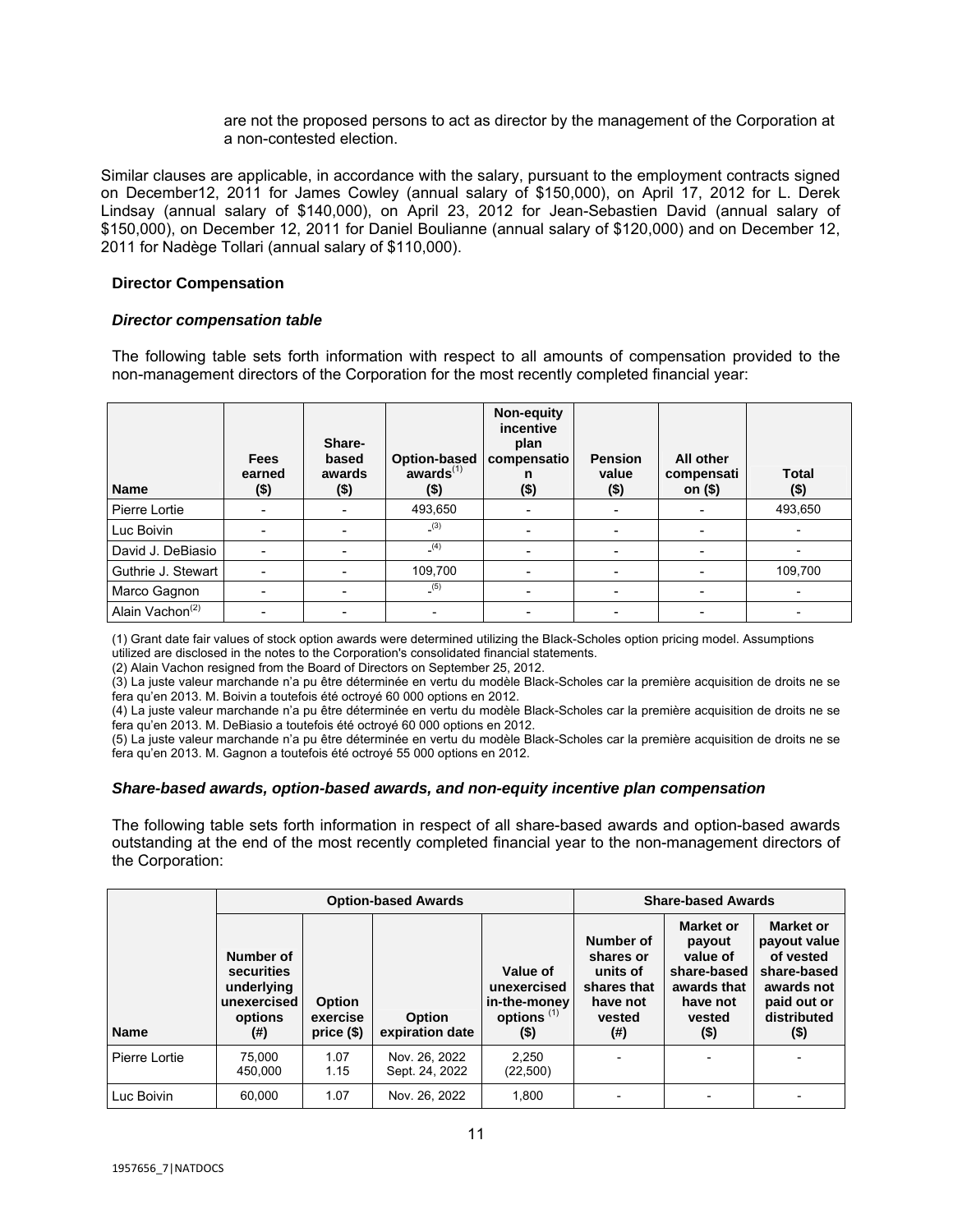|                              |                                                                             | <b>Option-based Awards</b>              |                                                                 |                                                                              | <b>Share-based Awards</b>                                                            |                                                                                                       |                                                                                                                     |  |
|------------------------------|-----------------------------------------------------------------------------|-----------------------------------------|-----------------------------------------------------------------|------------------------------------------------------------------------------|--------------------------------------------------------------------------------------|-------------------------------------------------------------------------------------------------------|---------------------------------------------------------------------------------------------------------------------|--|
| <b>Name</b>                  | Number of<br>securities<br>underlying<br>unexercised<br>options<br>$^{(#)}$ | <b>Option</b><br>exercise<br>$price($)$ | <b>Option</b><br>expiration date                                | Value of<br>unexercised<br>in-the-money<br>options <sup>(1)</sup><br>$($ \$) | Number of<br>shares or<br>units of<br>shares that<br>have not<br>vested<br>$($ # $)$ | <b>Market or</b><br>payout<br>value of<br>share-based<br>awards that<br>have not<br>vested<br>$($ \$) | <b>Market or</b><br>payout value<br>of vested<br>share-based<br>awards not<br>paid out or<br>distributed<br>$($ \$) |  |
|                              | 150,000<br>100,000<br>50,000<br>170,000                                     | 1.37<br>0.37<br>0.14<br>0.15            | Aug. 23, 2021<br>Jan. 19, 2021<br>Aug. 5, 2020<br>Apr. 15, 2020 | (40, 500)<br>73,000<br>48,000<br>161,500                                     |                                                                                      |                                                                                                       |                                                                                                                     |  |
| David J.<br>DeBiasio         | 60.000<br>500,000                                                           | 1.07<br>1.15                            | Nov. 26, 2022<br>Aug. 23, 2021                                  | 1.800<br>(25,000)                                                            |                                                                                      |                                                                                                       |                                                                                                                     |  |
| Guthrie J.<br><b>Stewart</b> | 100,000<br>250,000                                                          | 1.15<br>1.76                            | Sept. 24, 2022<br>Oct. 24, 2021                                 | (5,000)<br>(165,000)                                                         |                                                                                      |                                                                                                       |                                                                                                                     |  |
| Marco Gagnon                 | 55,000<br>150,000<br>150,000<br>50,000                                      | 1.07<br>1.37<br>0.58<br>1.25            | Nov. 26, 2022<br>Aug. 23, 2021<br>Feb. 2, 2021<br>May 12, 2021  | 1,650<br>(40, 500)<br>78,000<br>(7,500)                                      |                                                                                      |                                                                                                       |                                                                                                                     |  |
| Alain Vachon <sup>(2)</sup>  | 150,000                                                                     | 1.37                                    | Aug. 23, 2021                                                   | (40, 500)                                                                    |                                                                                      |                                                                                                       |                                                                                                                     |  |

(1) Based on the December 31, 2012 closing price of \$1.10 for the Corporation's common shares.

(2) Alain Vachon resigned from the Board of Directors on September 25, 2012.

The following table presents information concerning value vested with respect to option-based awards and share-based awards for the non-management directors of the Corporation during the most recently completed financial year:

| <b>Name</b>                 | Option-based awards -<br>Value vested during the year<br>$(5)^{(2)}$ | Share-based awards -<br>Value vested during the<br>year<br>(\$) | Non-equity incentive plan<br>compensation -<br>Value earned during the year<br>(\$) |
|-----------------------------|----------------------------------------------------------------------|-----------------------------------------------------------------|-------------------------------------------------------------------------------------|
| Pierre Lortie               |                                                                      |                                                                 |                                                                                     |
| Luc Boivin                  |                                                                      |                                                                 |                                                                                     |
| David J. DeBiasio           |                                                                      |                                                                 |                                                                                     |
| Guthrie J. Stewart          | 3.000                                                                |                                                                 |                                                                                     |
| Marco Gagnon                |                                                                      |                                                                 |                                                                                     |
| Alain Vachon <sup>(1)</sup> |                                                                      |                                                                 |                                                                                     |

(1) Alain Vachon resigned from the Board of Directors on September 25, 2012.

 $(2)$  Such amount represents the aggregate dollar value that would have been realized if the options under the option-based award had been exercised on the vesting date.

## **SECURITIES AUTHORIZED FOR ISSUANCE UNDER EQUITY COMPENSATION PLANS**

The following table sets out certain details as at December 31, 2012, the end of the Corporation's financial year, with respect to compensation plans pursuant to which equity securities of the Corporation are authorized for issuance.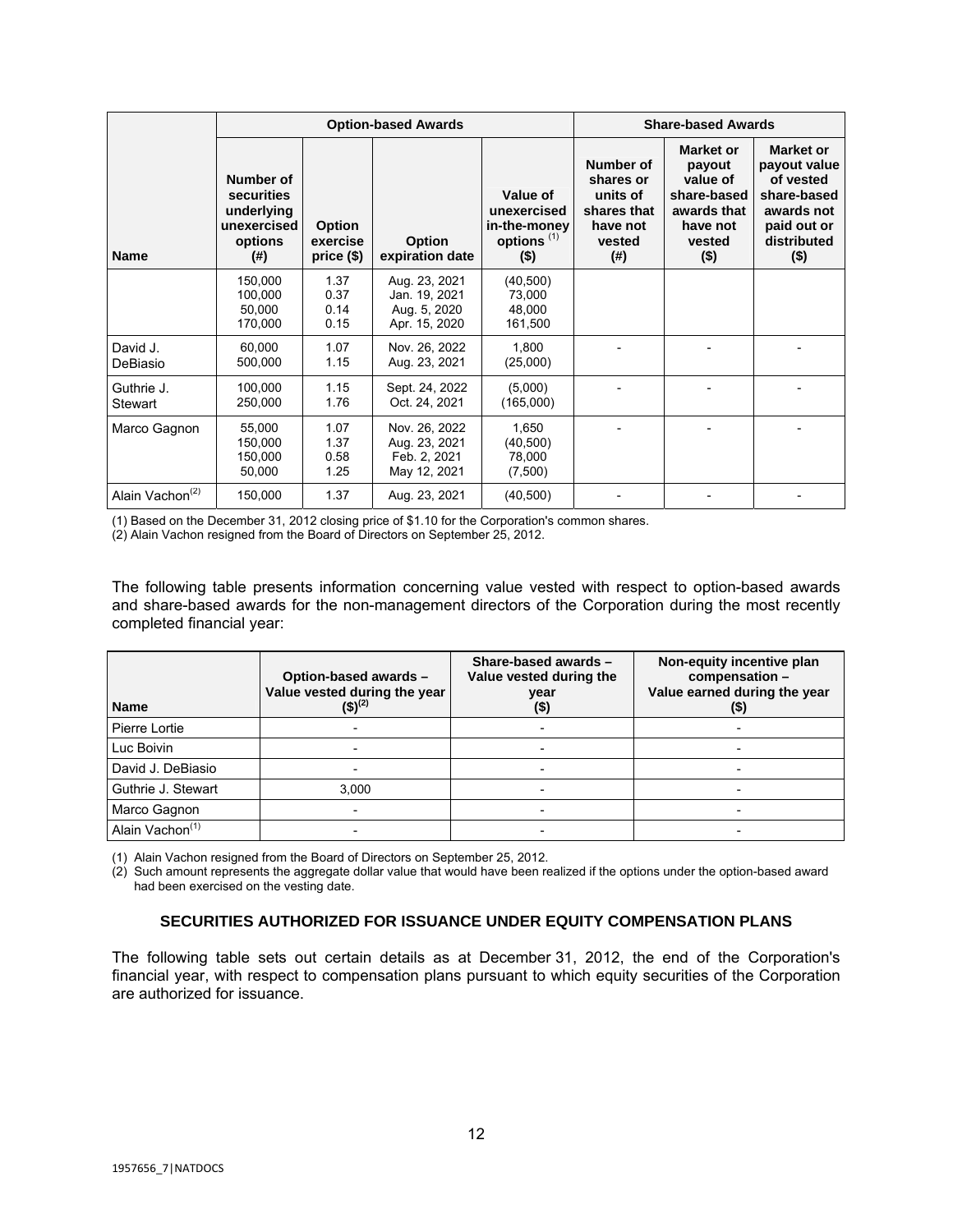| <b>Plan Category</b>                                                                       | Number of securities to be<br>issued upon exercise of<br>outstanding options,<br>warrants and rights<br>(a) | <b>Weighted average</b><br>exercise price of<br>outstanding options,<br>warrants and rights<br>(b) | <b>Number of securities</b><br>remaining available for<br>future issuance under<br>equity compensation plans<br>(excluding securities<br>reflected in column (a))<br>(c) |
|--------------------------------------------------------------------------------------------|-------------------------------------------------------------------------------------------------------------|----------------------------------------------------------------------------------------------------|--------------------------------------------------------------------------------------------------------------------------------------------------------------------------|
| <b>Equity compensation plans</b><br>approved by the<br>shareholders (Stock Option<br>Plan) | 14.448.000                                                                                                  | \$1.15                                                                                             | 265,000                                                                                                                                                                  |
| <b>Equity compensation plans</b><br>not approved by the<br>shareholders                    | n/a                                                                                                         | n/a                                                                                                | n/a                                                                                                                                                                      |
| Total                                                                                      | 14.448.000                                                                                                  | \$1.15                                                                                             | 265.000                                                                                                                                                                  |

## *Stock Option Plan*

Pursuant to the stock option plan of the Corporation (the "**Plan**"), the board of directors may, from time to time and at its discretion, grant to directors, officers, employees or consultants of the Corporation (the "**Beneficiaries**") options to acquire common shares of the Corporation for a maximum of 6,780,000 common shares.

Options are not transferable and are valid for 10 years from the date of grant. The exercise price per common share is fixed by the board of directors but cannot be less than the closing price of the shares on the TSX Venture Exchange the day before the grant. Options granted to a Beneficiary who is no longer eligible under the Plan will expire 12 months following the date such person ceases to be a Beneficiary for the purposes of the Plan.

## *Liability Insurance*

The Corporation has a directors and officers' liability insurance. The two insurance policies have a total coverage of \$10,000,000 per insurance period, with a cost of \$19,855 per year and a \$25,000 deductible.

## **INDEBTEDNESS OF DIRECTORS AND EXECUTIVE OFFICERS**

During the fiscal year ended December 31, 2012, and as at the date of this Circular, none of the directors, executive officers, employees (or previous directors, executive officers or employees of the Corporation), each proposed nominee for election as a director of the Corporation (or any associate of a director, executive officer or proposed nominee) was or is indebted to the Corporation with respect to the purchase of securities of the Corporation and for any other reason pursuant to a loan.

## **INTEREST OF INFORMED PERSONS IN MATERIAL OPERATIONS**

None of the insiders of the Corporation, the proposed nominees for election as director, or any of their respective associates or affiliates, has any material interest, direct or indirect, in any material transaction since the beginning of the Corporation's most recently completed financial year, or in any proposed material transaction which has materially affected or would materially affect the Corporation or any of its subsidiaries.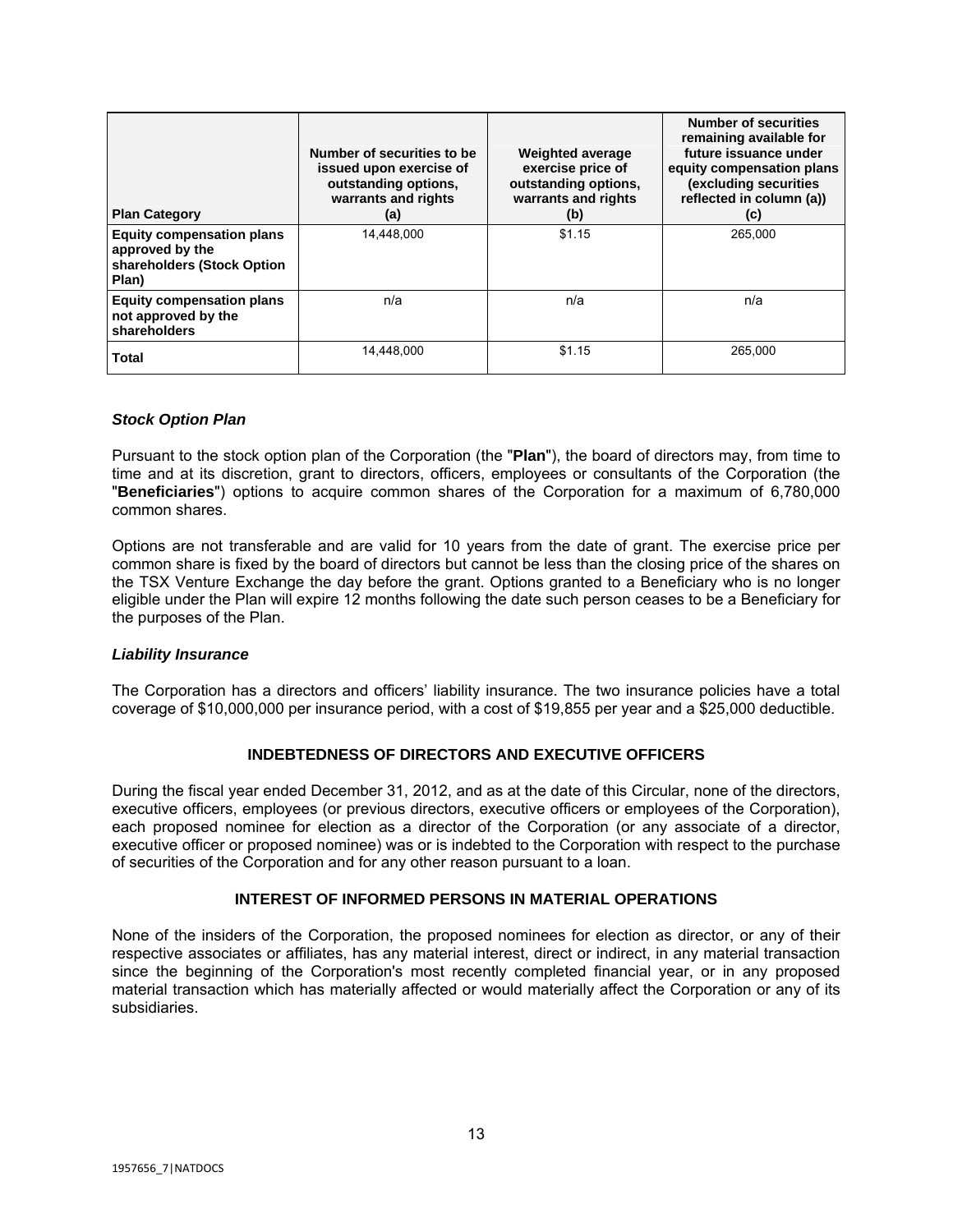## **MANAGEMENT CONTRACTS**

There are no management functions of the Corporation or any of its subsidiaries which are to any substantial degree performed by a person or a company other than the directors or executive officers of the Corporation or any of its subsidiaries.

## **AUDIT COMMITTEE**

#### **The Audit Committee's Charter**

The text of the Audit Committee's charter is attached hereto as Schedule C.

#### **Composition of the Audit Committee**

The following are the current members of the Audit Committee:

| <b>Name</b>          | Independence    | <b>Financial Literacy</b>   |
|----------------------|-----------------|-----------------------------|
| l Luc Boivin         | Independent     | <b>Financially Literate</b> |
| l Guthrie J. Stewart | Non-Independent | <b>Financially Literate</b> |
| Marco Gagnon         | Independent     | <b>Financially Literate</b> |

## **Relevant Education and Experience**

The education and experience of each audit committee member that is relevant to the performance of his responsibilities as an audit committee member is set out below.

**Luc Boivin** is CEO of Fromagerie Boivin Inc. in La Baie. He is also Manager of the new Regional Economic Intervention Fund SAGLAC, a subsidiary of Investissement Québec. He is a Director of the Corporation since September 2005, Chairman of the Audit Committee since September 25, 2012, and served as acting CFO of the Corporation from December 19, 2012 to April 30, 2012.

**Guthrie J. Stewart** has over 25 years of experience in the field of private equity investments, senior management and corporate law. Until December 2007, Mr. Stewart was a partner of the Equity Fund of EdgeStone Capital Partners, a leading private equity firm in Canada. Mr. Stewart currently sits on a number of boards, including that of Orbit Garant Drilling (OGD: T) where he serves as Chairman. From 1992 to 2000, Mr. Stewart held various executive management positions with the Teleglobe group. Mr. Stewart began his education studying undergraduate science at Queen's University and earning an LL.B. from Osgoode Hall Law School. He also holds a Master of Business Administration degree from INSEAD, Europe.

**Marco Gagnon** is a graduate in geology from Université du Québec à Chicoutimi, is a senior mining exploration professional with more than 20 years of experience, mostly with major mining companies. Mr. Gagnon is the President, the CEO and a director of Adventure Gold Inc. since 2007. Moreover, he is also one of the founders and a former President of Focus Metals Inc., another company listed on the TSX Venture Exchange. He is also Director of GRK Resources Inc. From 2004 to 2007, he was Vice-President Exploration and Acquisitions with Société d'exploration minière Vior inc. Prior to 2004, Mr. Gagnon acquired extensive experience in mine production and mine site and project exploration with Inmet Mining Corporation where, over a period of 10 years, he developed an expertise in designing, implementing and managing exploration programs on base metal and gold properties in Eastern Canada and in Finland. Prior to Inmet, he was employed by Barrick Gold, Minnova and Radisson Mining Resources. Mr. Gagnon was President of the Quebec Mining Exploration Association from 2007 to 2009 and still sits on the board of directors.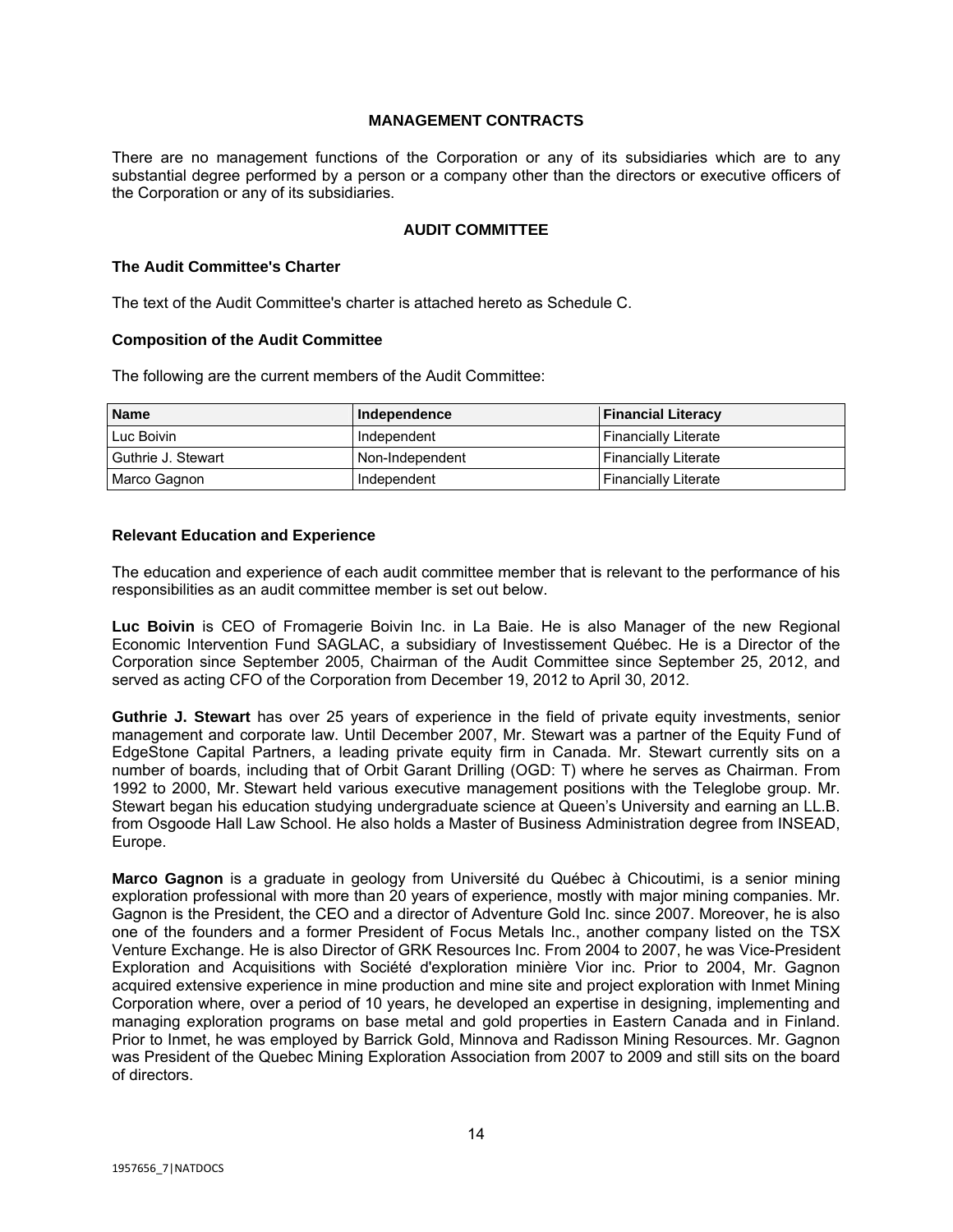# **Audit Committee Oversight**

At no time since the commencement of the Corporation's financial year ended December 31, 2012 was a recommendation of the audit committee to nominate or compensate an external auditor not adopted by the Board of Directors.

# **Reliance on Certain Exemptions**

At no time since the commencement of the Corporation's financial year ended December 31, 2012 has the Corporation relied on the exemption provided under section 2.4 (*De minimis Non-audit Services*) of National Instrument 52-110 *Audit Committees* ("**NI 52-110**") or an exemption from NI 52-110, in whole or in part, granted under Part 8 of NI 52-110 (Exemptions).

## **Pre-Approval Policies and Procedures**

The audit committee has adopted specific policies and procedures for the engagement of non-audit services as described in its charter attached hereto as Schedule "A".

# **External Auditor Service Fees (By Category)**

The aggregate fees billed by the Corporation's external auditors during the financial years ended December 31, 2012 and 2011 were as follows:

| <b>Financial Year</b><br>l Ended December 31 ∣Audit Fees |          | <b>Audit Related Fees</b> | $\prod$ Tax Fees $^{(1)}$ | <b>All Other Fees</b> |
|----------------------------------------------------------|----------|---------------------------|---------------------------|-----------------------|
| 2012                                                     | \$59,900 | \$19.300                  | \$9.770                   |                       |
| 2011                                                     | \$31,165 | $- -$                     | \$4.255                   |                       |

(1) Income Tax Report and Declaration for the resource tax credit and mining rights.

## **Exemption**

Pursuant to section 6.1 of NI 52-110, the Corporation is not required to comply with Parts 3 (Composition of the Audit Committee) and Part 5 (Reporting Obligations) of NI 52-110 given that it is a venture issuer, as defined in NI 52-110.

# **DISCLOSURE OF CORPORATE GOVERNANCE PRACTICES**

National Instrument 58-101 *Disclosure of Corporate Governance Practices* and Policy Statement 58-201 *Corporate Governance Guidelines* set out a series of guidelines for effective corporate governance. The guidelines address matters such as the composition and independence of corporate boards, the functions to be performed by boards and their committees, and the effectiveness and education of board members. Each reporting issuer, such as the Corporation, must disclose on an annual basis and in prescribed form, the corporate governance practices that it has adopted. The following is the Corporation's required annual disclosure of its corporate governance practices.

## **Board of Directors**

The board is constituted of a majority of individuals who qualify as independent directors since, of the eight current directors, five are unrelated to the Corporation. Pierre Lortie, Luc Boivin, Marco Gagnon Siva Jothie Pillay and David J. DeBiasio are deemed "independent" since in the board's opinion, they are unrelated to management and free of all interests, business dealings or other relationships, which could or could conceivably be perceived as being able to significantly interfere with the ability of such directors to act in the best interests of the Corporation, other than the interest and relationship that arises from stock ownership.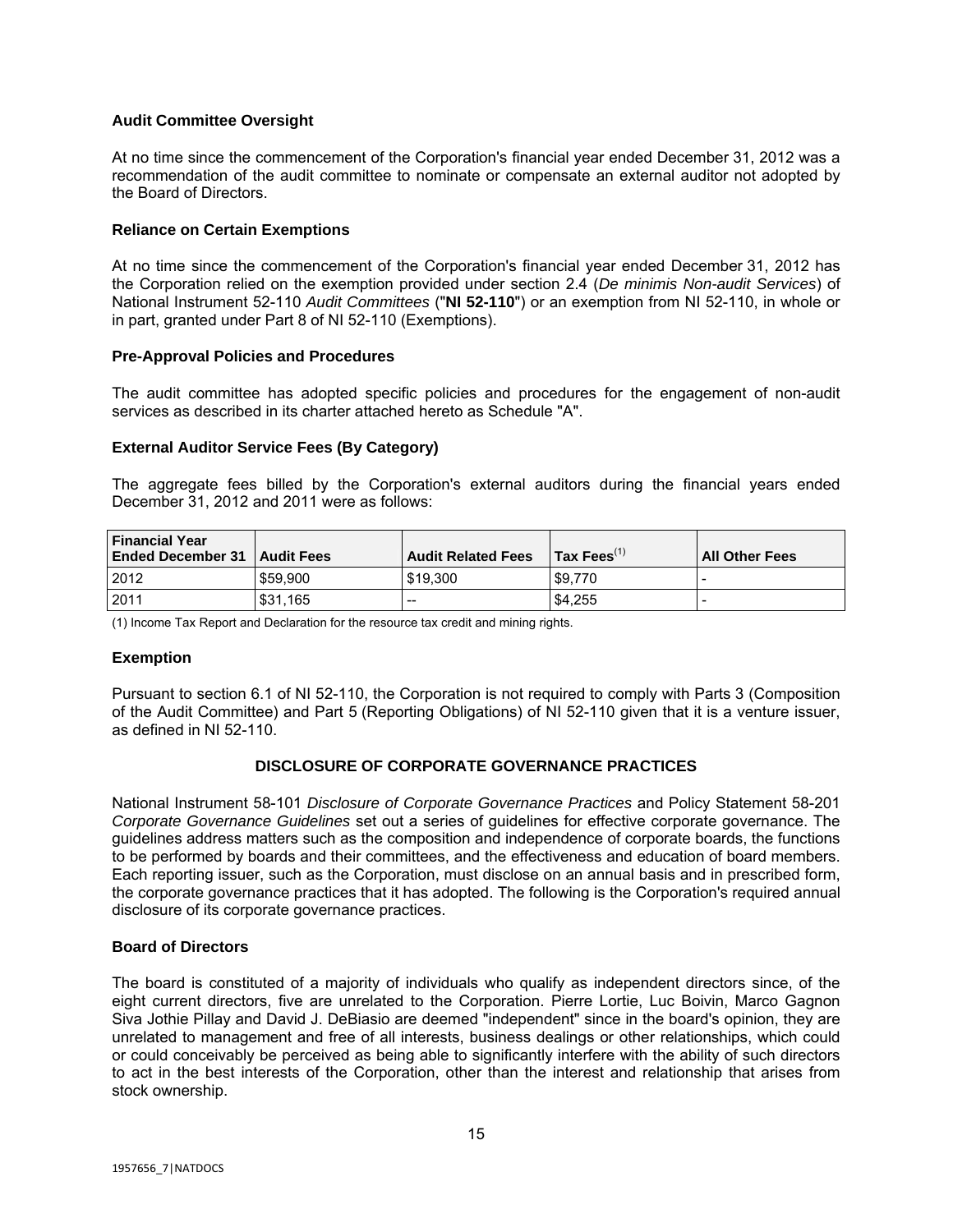Bernard Lapointe and James Cowley are deemed directors who are "not independent" since they are part of the senior management.

## **Directorships**

Marco Gagnon is also CEO of Adventure Gold Inc. and director of GFK Resources Inc. Guthrie J. Stewart is Chairman of Orbit Garant Drilling Inc. and a director of MRRM Inc. and of Birks & Mayors Inc. These companies all trade either on the TSX Venture Exchange or the Toronto Stock Exchange.

## **Orientation and Continuing Education**

The directors shall keep up to date and shall receive copies of all the necessary and latest information during meetings of the Boards of Directors, the Audit Committee and the Human Resources and Corporate Governance Committee. On account of the limited number of directors and the venture nature of the Corporation, no formal training system has been created.

## **Ethical Business Conduct**

The Board of Directors acknowledges that it shall take on the responsibility of overseeing the competent and ethical operation of the Corporation. In order to guarantee that the directors exercise their judgment in an independent fashion when examining operations and contracts in which a director or a member of senior management has a significant interest, such transactions shall be reviewed and approved only by directors assembled together in a committee of the board, where the director who has such an interest shall refrain from participating in the discussions and from voting on the matter. In addition, the Corporation shall take steps to ensure that directors do not undertake any transactions involving the Corporation's stock when important information is about to be communicated.

## **Nomination of Directors**

The President of the Corporation will propose qualified candidates to fill vacant positions on the Board of Directors to the Human Resources and Corporate Governance Committee.

If a candidate is approved by the Human Resources and Corporate Governance Committee, the latter's name will then be submitted to the Board of Directors for their approval. The Human Resources and Corporate Governance Committee is composed of a majority of independent directors: Pierre Lortie (independent), David Debiasio (independent) and Guthrie J. Stewart (independent).

## **Compensation**

The Human Resources and Corporate Governance Committee will regularly assess the compensation policies in view of practices in the marketplace, the practices and risks typical of the industry and the inherent responsibilities of being an effective director. The Corporation's main activity is mining exploration and, at the present time, it is not generating any profits.

In order to determine the compensation of the directors and the CEO, the Board of Directors shall notably take into account the contribution made by each person to the Corporation, the financial resources available to the Corporation and the compensation given to people occupying similar positions in comparable Canadian companies. To date, the Corporation's directors have not received any compensation in cash for the services they have rendered in their capacity as directors.

## **Other Committees of the Board of Directors**

Apart from the Audit Committee and the Human Resources and Corporate Governance Committee, the Board of Directors has no other committee.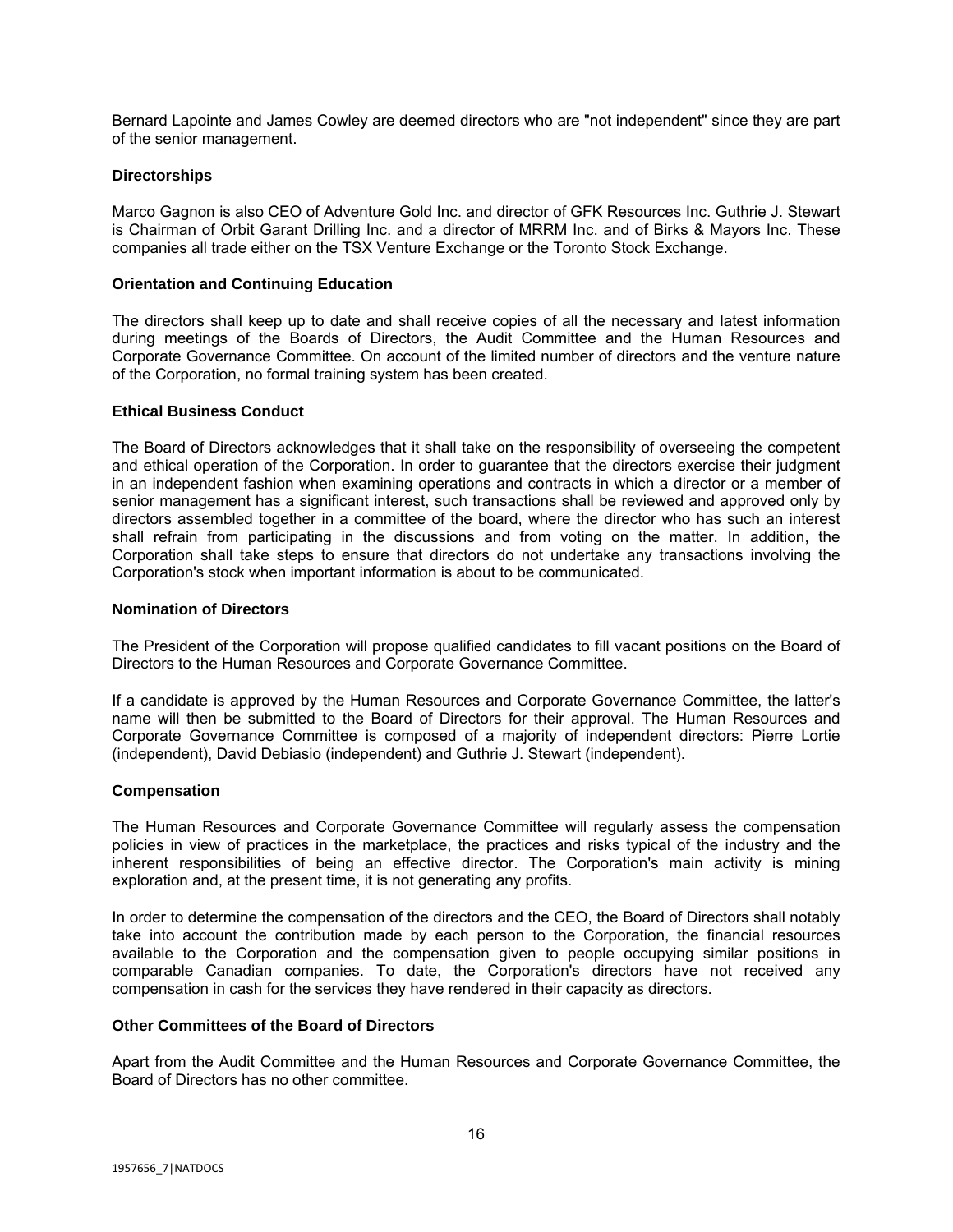#### **Assessments**

The informal mechanism has been implemented by the Human Resources and Corporate Governance Committee to evaluate the contribution and performance of the board, of each of the board's Committees, and of each director of the Corporation. This Committee is currently composed of the following directors: David DeBiasio, Pierre Lortie and Guthrie J. Stewart.

## **OTHER BUSINESS ON THE AGENDA**

Management of the Corporation has no knowledge of any changes regarding the items described in the enclosed Notice of Meeting nor of any other business which could be submitted to the Meeting, except for those items mentioned in the Notice of Meeting. However, if any change or other business is validly brought before the Meeting, the attached Proxy Form confers a discretionary power on the persons designated therein to vote as they see fit on the changes regarding any such items mentioned in the Notice of Meeting or on any other business.

## **ADDITIONAL INFORMATION**

The Corporation's financial information is included in its comparative annual financial statements and notes thereto and in its accompanying Management's Discussion and Analysis for the fiscal year ended December 31, 2012. Copies of these documents and additional information concerning the Corporation can be found on the System for Electronic Document Analysis and Retrieval (SEDAR) at www.sedar.com and may also be obtained upon request to the secretary of the Corporation at 30 Racine Street East, Suite 160, Saguenay, Quebec G7H 1P5; Tel: 418-549-7316; Fax: 418-549-5750.

# **APPROVAL**

The Board of Directors of the Corporation has approved the contents of the Circular and its transmittal to the shareholders.

Dated this 29<sup>th</sup> day of April, 2013

*L. Derek Lindsay (Signed)* 

Chief Financial Officer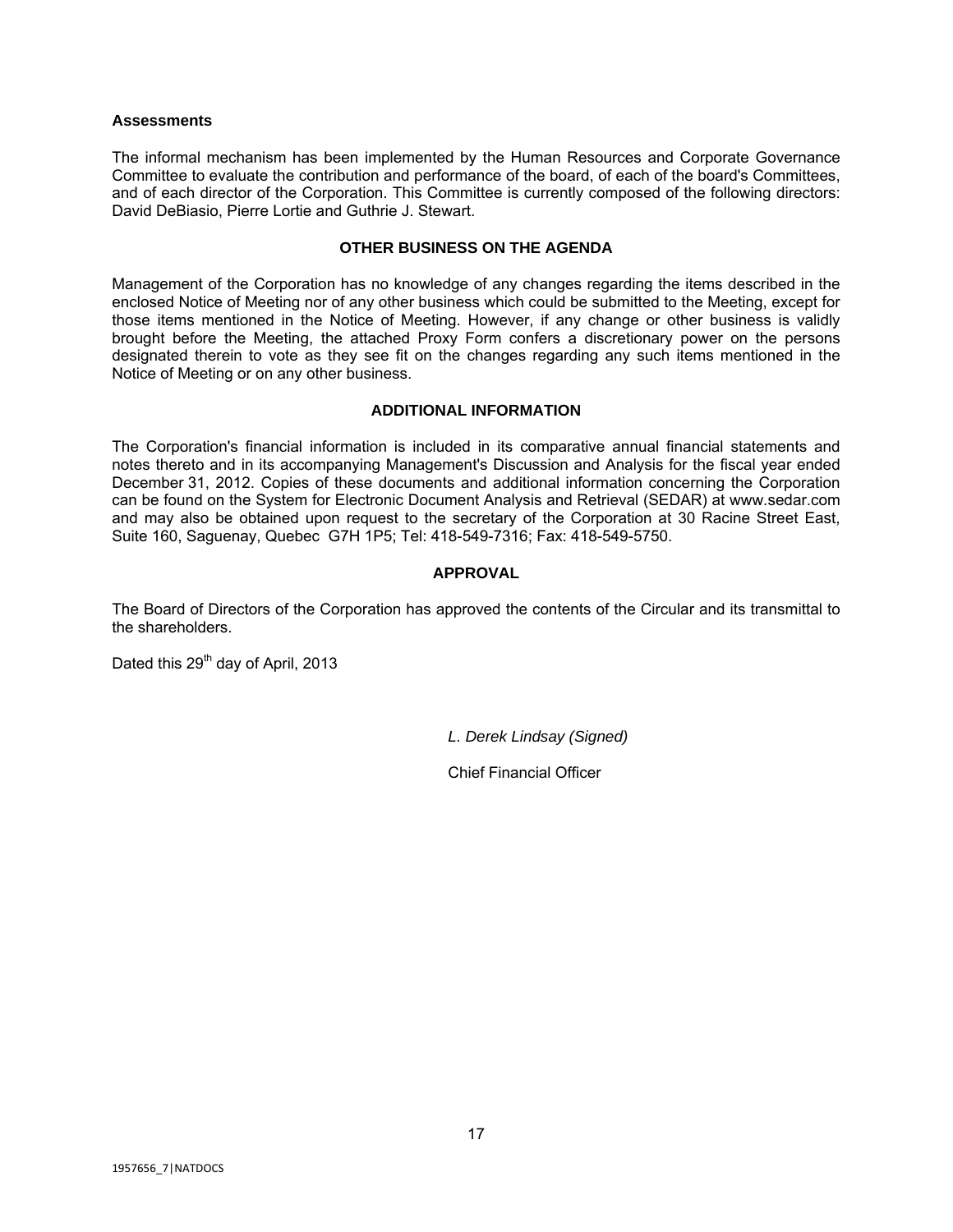# **SCHEDULE A**



Offrir le meilleur de la terre

#### **CHANGE OF AUDITOR NOTICE**

TO: Dallaire & Lapointe Inc., Chartered Professional Accountants 69, Perreault Street East, Suite 200 Rouyn-Noranda (Québec) **J9X 3C1** Attention : François Durnont, CPA, CA

AND TO: PricewaterhouseCoopers LLP, Chartered Professional Accountants 1250 René Lévesque Boulevard West **Suite 2800** Montréal, Québec H3B 2G4 Attention : Nochane Rousseau, CPA, CA

NOTICE IS HEREBY GIVEN that, in accordance with National Instrument 51-102 - Continuous Disclosure Obligations ("NI 51-102"), the Board of Directors of Arianne Resources Inc. (the "Corporation"), upon the recommendation of its Audit Committee, has considered and approved the following actions, namely that:

- 1. Dallaire & Lapointe Inc. (the "Former Auditor"), Chartered Accountants, not be nominated for reappointment as auditor of the Corporation at the annual general and special meeting of the shareholders of the Corporation scheduled for May 29, 2013 (the "Meeting") and
- PricewaterhouseCoopers LLP (the "Successor Auditor"), Chartered Accountants, be nominated for 2. appointment as auditor of the Corporation at the Meeting (the "Appointment")

At the Meeting, the Former Auditor will not be nominated for reappointment as auditor of the Corporation. Holders of qualified securities of the Corporation will be asked at the Meeting to approve, by ordinary resolution, the appointment of the Successor Auditor as the auditor of the Corporation until the close of the next annual meeting of the shareholders of the Corporation, at such remuneration as may be approved by the Board of Directors of the Corporation.

The Former Auditor has not expressed any reservation in its audit reports for the period commencing at the beginning of the Corporation's two most recent financial years and ending at the date of this notice.

To the knowledge of the directors of the Corporation, no "reportable event" as such term is defined in NI-51-102 has occurred in connection with the audits for the period commencing at the beginning of the Corporation's two most<br>recent financial vears and ending at the detect this period commencing at the beginning of the Corporation's t recent financial years and ending at the date of this notice.

**DATED** at Montreal, Quebec, this  $\lambda_0^2$  day of April, 2013.

ARIANNE RESOURCES INC.

Bv:

l Deric Inders

L. Derek Lindsay Chief Financial Officer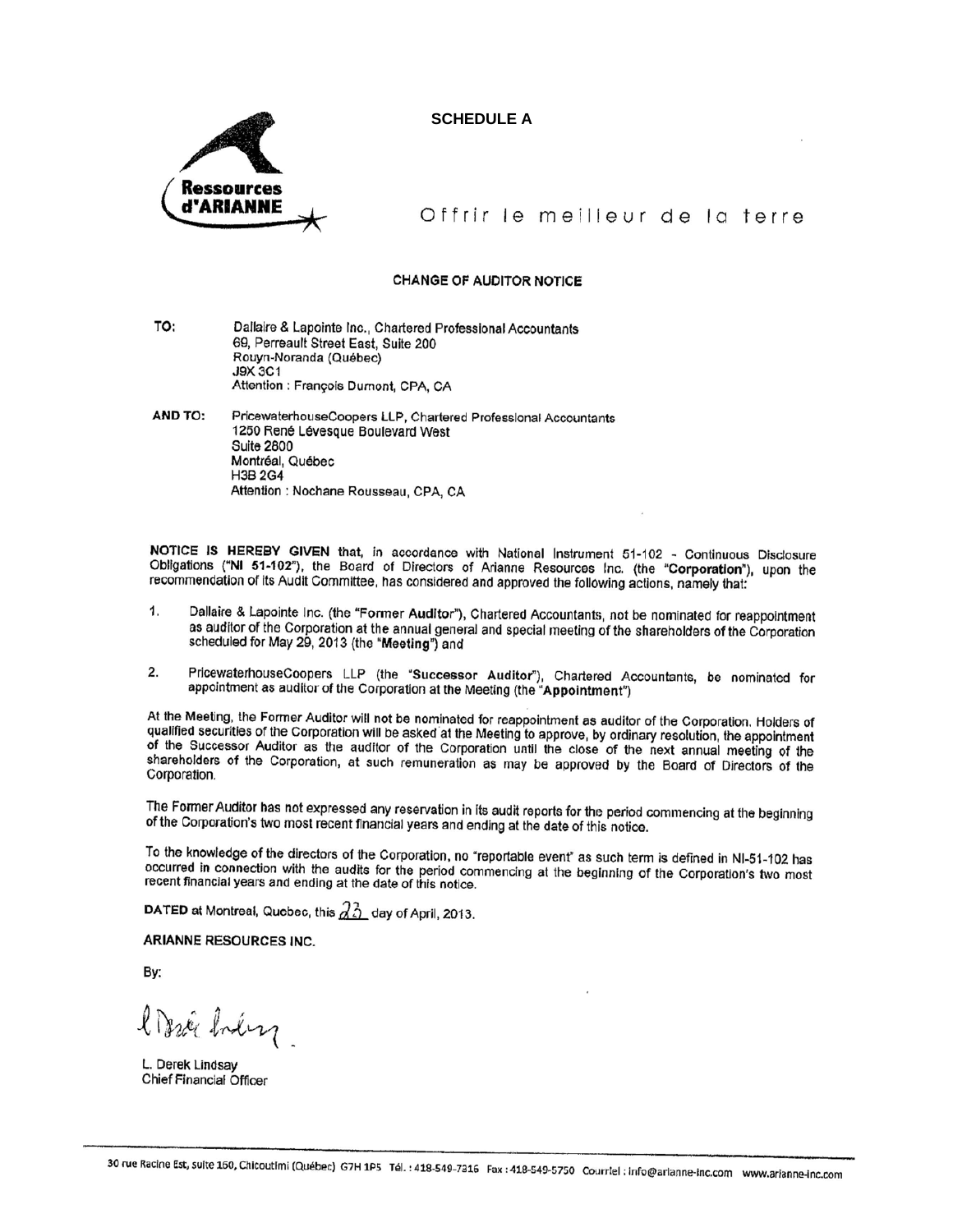

To: Autorité des marchés financiers (Quebec) Alberta Securities Commission **British Columbia Securities Commission** 

We have read the statements made by Arianne Resources Inc. in the attached copy of the Change of Auditor Notice dated April 23, 2013, which we understand will be filed pursuant to Section 4.11 of the National Instrument 51-102.

We agree with the statements in the Change of Auditor Notice dated April 23, 2013.

Yours very truly,

(signed) Dallaire & Lapointe inc.

By : François Dumont, CPA,CA Partner, public accountancy permit No. A117035

Rouyn-Noranda, Quebec April 26, 2013.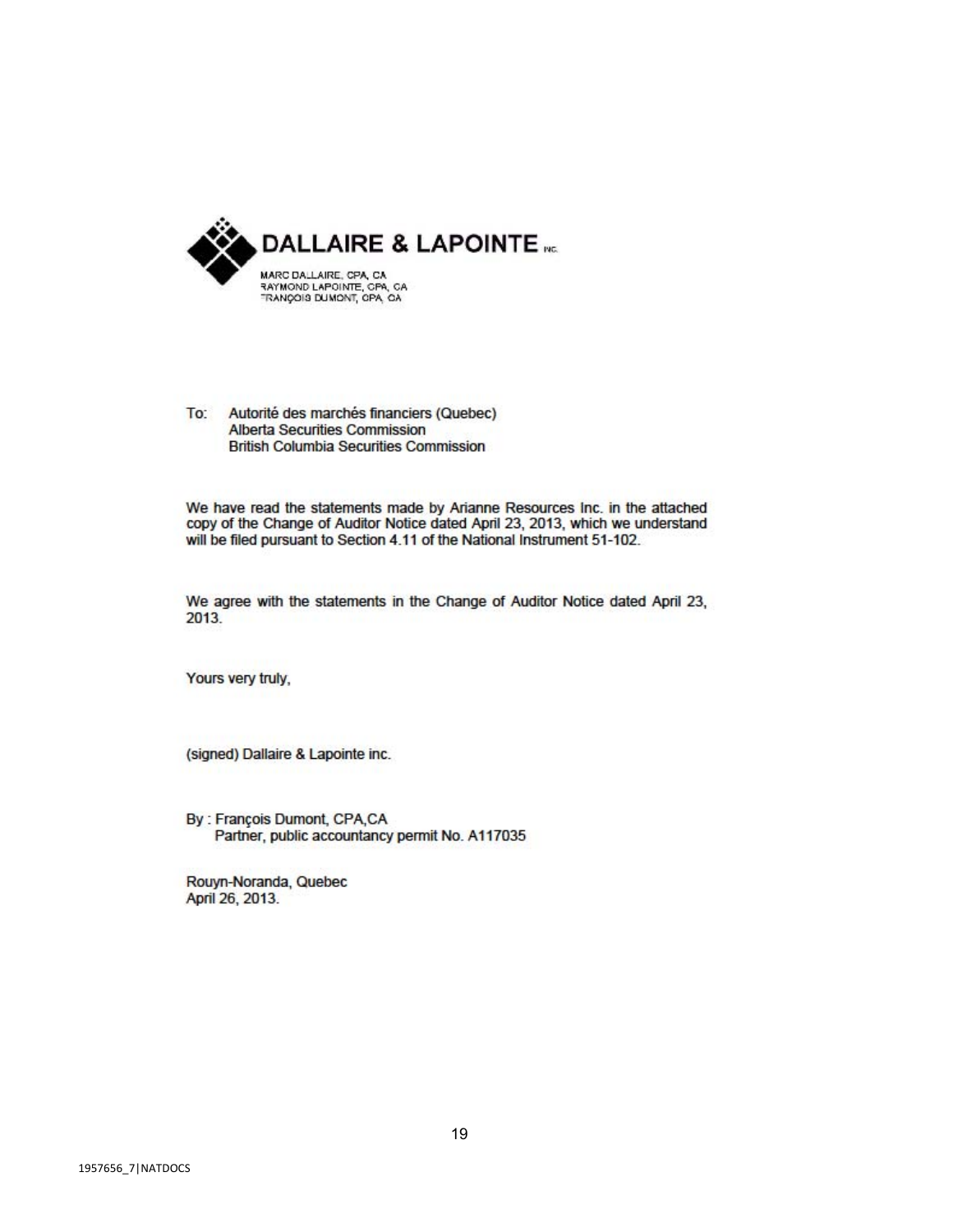

April 26, 2013

To:

**British Columbia Securities Commission** Alberta Securities Commission Ontario Securities Commission Autorité des Marchés Financiers

We have read the statements made by Arianne Resources Inc. ("Arianne") in the attached copy of Change of Auditor Notice dated April 23, 2013 which we understand will be filed by Arianne pursuant to Section 4.11 of the National Instrument 51-102.

We agree with the statements in the Change of Auditor Notice dated April 23, 2013 except that we have no basis to agree or disagree with the following statements:

"The Former Auditor has not expressed any reservation in its audit reports for the period commencing at the beginning of the Corporation's two most recent financial years and ending at the date of this notice"

"To the knowledge of the directors of the Corporation, no "reportable events" as such term is defined in NI 51-102 has occurred in connection with the audit for the period commencing at the beginning of the Corporation's two most recent financial years and ending at the date of this notice"

Yours very truly,

Pricewaterhouse Coopers LLP

PricewaterhouseCoopers LLP/s.r.l./s.e.n.c.r.l., Chartered Professional Accountants 1250 René-Lévesque Boulevard West, Suite 2800, Montréal, Quebec, Canada H3B 2G4 T: 514 205 5000, F: 514 876 1502, www.pwc.com/ca

"PwC" refers to PricewaterhouseCoopers LLP, an Ontario limited liability partnership, which is a member firm of PricewaterhouseCoopers international Limited, each member<br>firm of which is a sepande legal entity.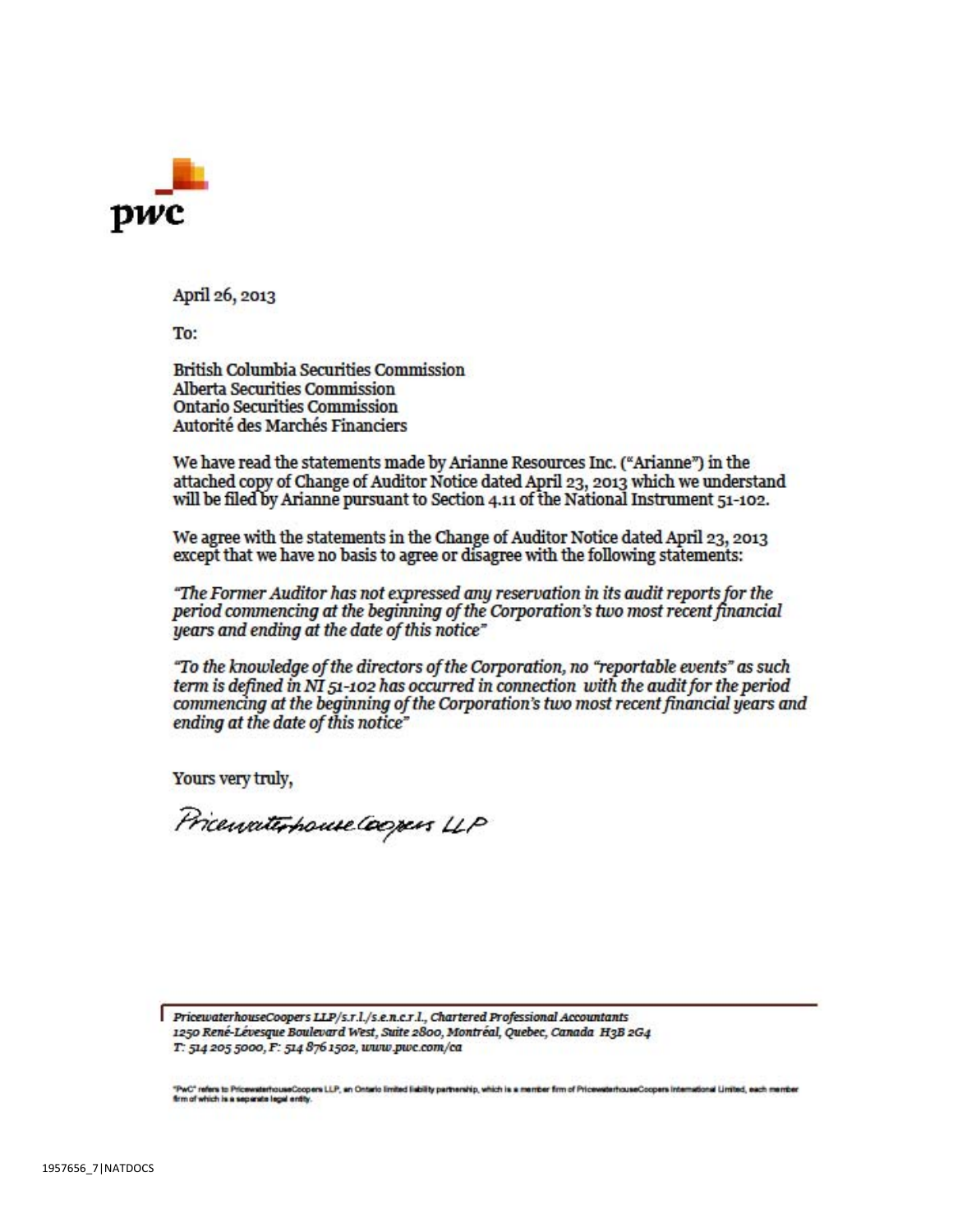# **SCHEDULE B SPECIAL RESOLUTION RESPECTING CHANGING THE NAME OF THE CORPORATION**

## BE IT RESOLVED:

THAT the articles of the Corporation be amended so that the name of the Corporation be changed from "Arianne Resources Inc." to "Arianne Phosphate Inc.";

THAT any director or officer of the Corporation be and is hereby authorized to execute and sign any documents, perform all acts and things necessary or useful, in his or her own discretion, in order to give effect to this resolution.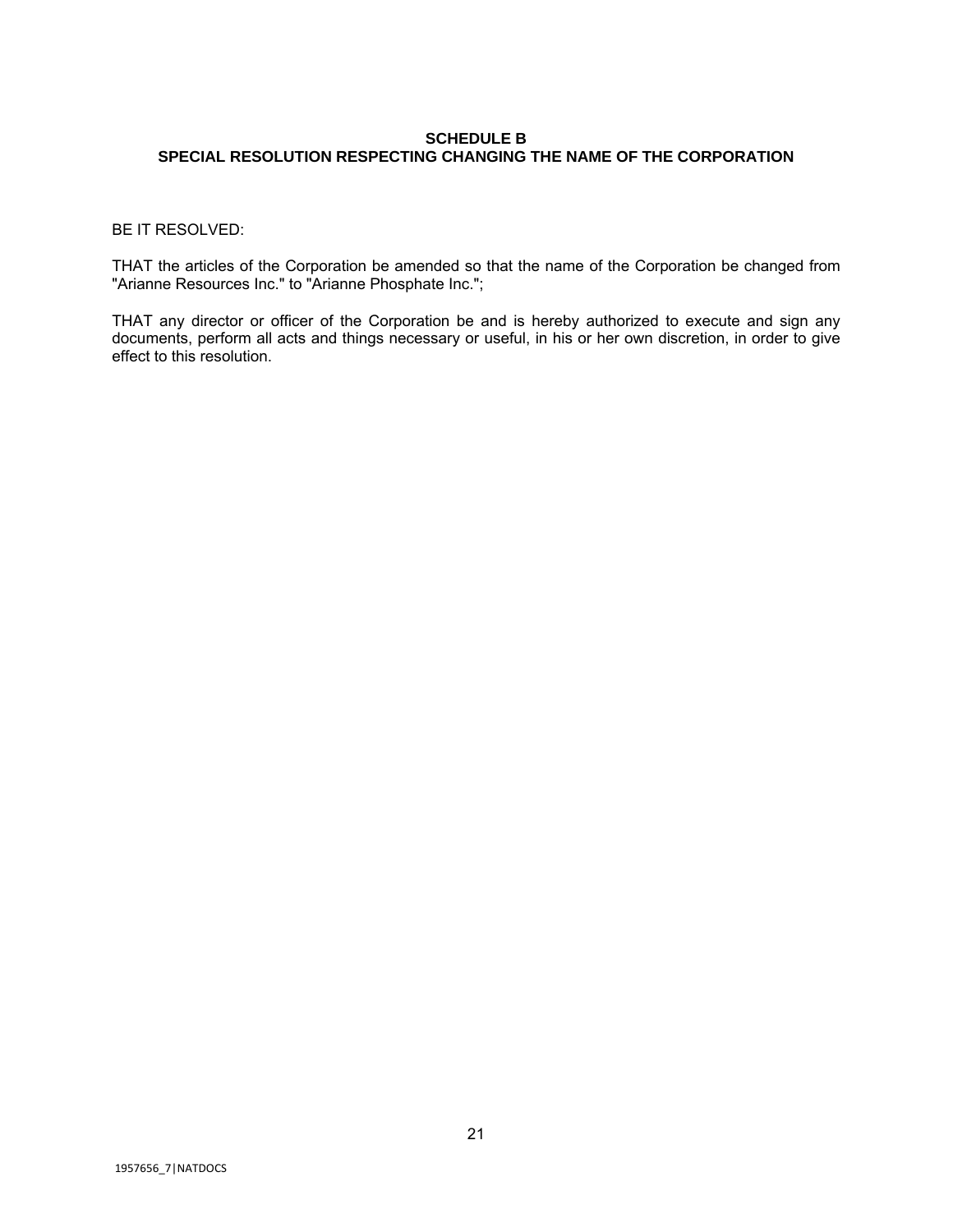# **SCHEDULE C AUDIT COMMITTEE CHARTER**

## **I. ROLE**

The role of the audit committee of the Corporation (the "**Audit Committee**") is to assist the board of directors (the "**Board**"), in its oversight and supervision of:

- A. the integrity of the financial reporting of the Corporation;
- B. the Corporation's internal controls and, where applicable, disclosure controls;
- C. the independence, qualifications and performance of the external auditor; and
- D. the Corporation's compliance with applicable legal and regulatory requirements.

# **II. COMPOSITION**

- 1. The Audit Committee must be constituted, in accordance with National Instrument 52 110 *Audit Committees*, as it may be amended or replaced from time to time ("**NI 52-110**")
- 2. All members of the Audit Committee must (except to the extent permitted by NI 52-110) be independent (as defined by NI 52-110), and free from any relationship that, in the view of the Board, could be reasonably expected to interfere with the exercise of his or her independent judgment as a member of the Audit Committee.
- 3. No members of the Audit Committee shall receive, other than for service on the Board or the Audit Committee or other committees of the Board, any consulting, advisory, or other compensatory fee from the Corporation or any of its related parties or subsidiaries.
- 4. All members of the Audit Committee must be financially literate (which is defined as the ability to read and understand a set of financial statements that present a breadth and level of complexity of accounting issues that are generally comparable to the breadth and complexity of the issues that can reasonably be expected to be raised by the Corporation's financial statements).
- 5. Any member of the Audit Committee may be removed or replaced at any time by the Board and shall cease to be a member of the Audit Committee on ceasing to be a director. The Board may fill vacancies on the Audit Committee by election from among the Board. If and whenever a vacancy shall exist on the Audit Committee, the remaining members may exercise all powers of the Audit Committee so long as a quorum remains.

## **III. DUTIES AND RESPONSIBILITIES**

The Audit Committee shall perform the functions customarily performed by audit committees and any other functions assigned by the Board. In particular, the Audit Committee shall have the following duties and responsibilities:

## *Oversight and supervision of financial reporting and control*

1. On a periodic basis, the Audit Committee shall review and discuss with management and the external auditor on the following: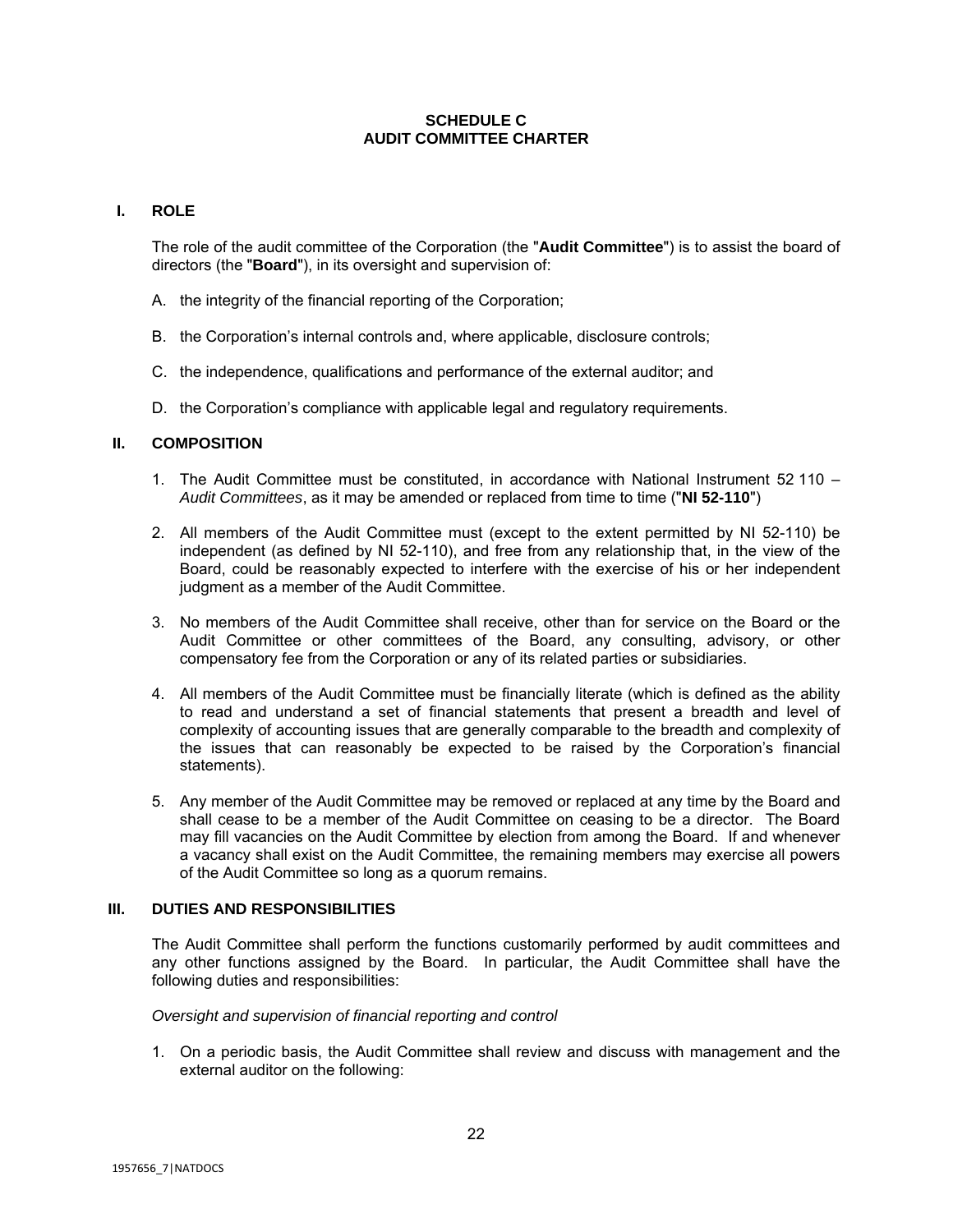- a) major issues regarding: (i) accounting principles and financial statement presentations, including any significant changes in the selection or application of accounting principles, (ii) the adequacy of the Corporation's internal controls, and (iii) any special audit steps adopted in light of identified material control deficiencies, if any;
- b) analyses prepared by or on behalf of management setting forth significant financial reporting issues and judgments made in connection with the preparation of financial statements including analyses of the effects of alternative generally accepted accounting principles methods on the financial statements when such alternatives have been selected in the current reporting period; and
- c) the effect of regulatory and accounting initiatives, as well as off-balance sheet structures (if any), on the financial statements of the Corporation.
- 2. The Audit Committee shall be directly responsible for resolving any disagreement between management and the external auditor regarding financial reporting.
- 3. The Audit Committee shall review and discuss any report from the external auditor on:
	- a) all critical accounting policies and practices used by the Corporation;
	- b) all material alternative treatments of financial information within generally accepted accounting principles that have been discussed with management, including the ramifications of the use of such alternate treatments and disclosures and the treatment preferred by the external auditor; and
	- c) other material written communications between the external auditor and management.
- 4. The Audit Committee shall review any litigation, claim or other contingency and any regulatory or accounting initiatives that could have a material effect upon the financial position or operating results of the Corporation and the appropriateness of the disclosure thereof in the documents reviewed by the Audit Committee.

#### *Oversight and supervision of external auditor*

- 1. The external auditor shall report directly to the Audit Committee. The Audit Committee shall recommend to the Board: (i) the external auditor to be nominated for the purpose of preparing or issuing an auditor's report or performing other audit, review or attest services for the Corporation, and (ii) the compensation of such external auditor.
- 2. The Audit Committee shall be directly responsible for overseeing the work of the external auditor when preparing or issuing and auditor's report or performing other audit, review or attest services for the Corporation.
- 3. The Audit Committee shall pre-approve all non-audit services to be provided by the external auditor to the Corporation and any consolidated subsidiary thereof. To this effect, the Audit Committee may adopt specific policies and procedures that may include the delegation by the Audit Committee to the Chairman of the Audit Committee the authority to pre-approve such non-audit services, provided that such pre-approval be reported to the Audit Committee at its next regularly scheduled meeting.
- 4. The Audit Committee shall at least annually, consider, assess and report to the Board on:
	- a) the independence of the external auditor, including whether the external auditor's performance of non-audit services is compatible with the external auditor's independence; and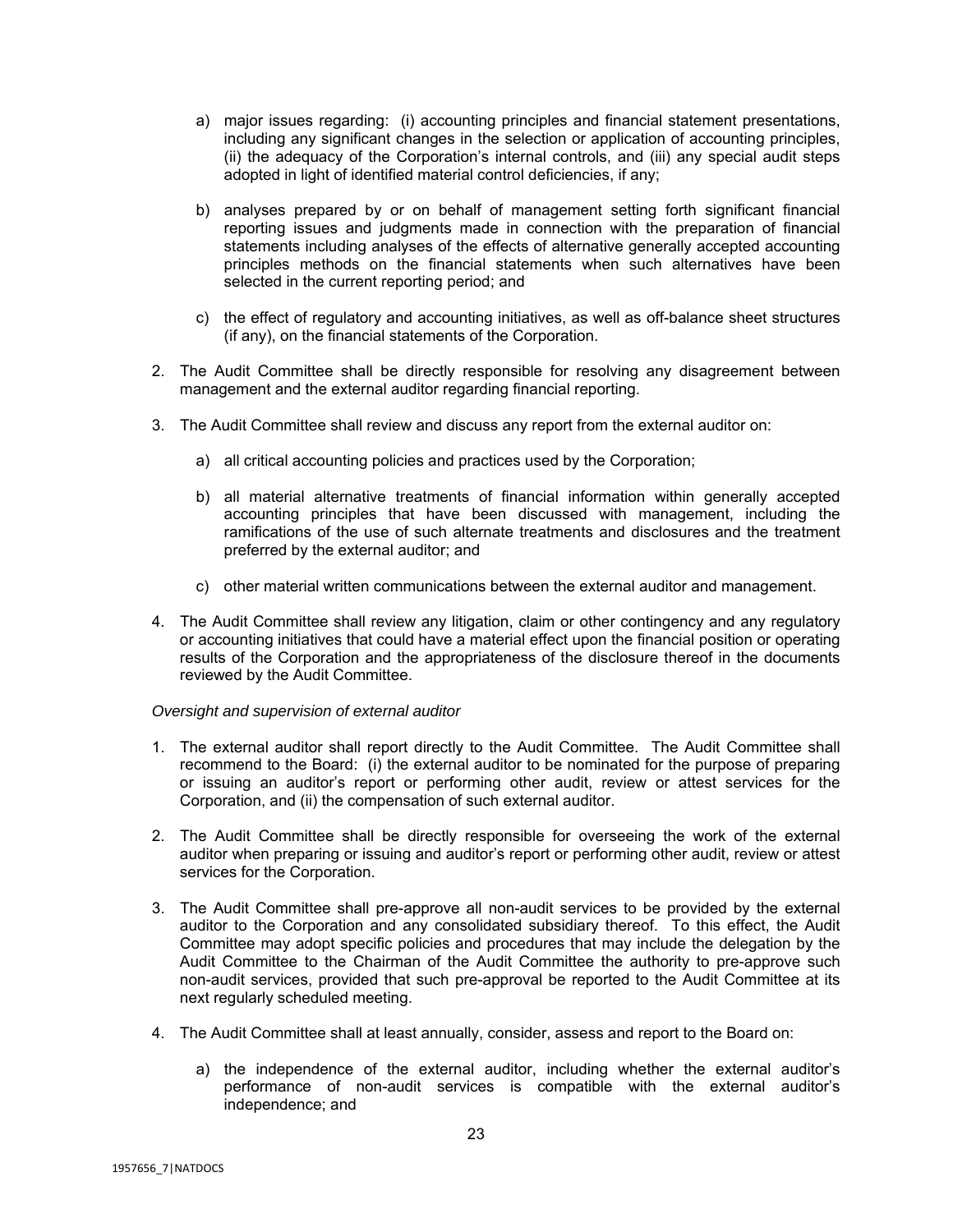- b) obtain from the external auditor a written statement delineating: (i) all relationships between the external auditor and the Corporation; and (ii) any other relationships that may adversely affect the independence of the external auditor.
- 5. The Audit Committee shall review audit process with the external auditor.
- 6. Where applicable, the Audit Committee shall review and discuss with the chief executive officer and the chief financial officer of the Corporation the process for the certifications to be provided in the Corporation's public disclosure documents.
- 7. The Audit Committee shall meet periodically with the external auditor in the absence of management.

*Oversight and supervision of management information systems internal control*

- 1. The Audit Committee shall review and discuss with management and the external auditor and, when appropriate, provide recommendations to the Board on the following:
	- a) the Corporation's internal control system; and
	- b) where applicable, periodically assess compliance with the policies and practices of the Corporation relating to business ethics.
- 2. The Audit Committee may establish procedures for the receipt, retention, and treatment of complaints regarding accounting, internal accounting controls or auditing matters, including procedures for confidential, anonymous submission by employees regarding questionable accounting or auditing matters.
- 3. The Audit Committee shall review control weaknesses identified by the external auditors, together with management's response thereto.
- 4. The Audit Committee shall meet periodically with management in the absence of the external auditor and the internal auditor.
- 5. The members of the Audit Committee shall, at least once per year, meet with the Chief Financial Officer to enhance their understanding in respect of the Corporation's financial statements.

*Oversight and supervision of risk management*

- 1. The Audit Committee shall review, report and, where appropriate, provide recommendations to the Board on the following:
	- a) the Corporation's processes for identifying, assessing and managing risk; and
	- b) the Corporation's major financial risk exposures and the steps taken to monitor and control such exposures.
- 2. The Audit Committee may delegate certain specific tasks and the review of certain questions regarding risk management to one or more board members or officers of the Corporation provided that such board member(s) or officer(s) shall report back to the Audit Committee.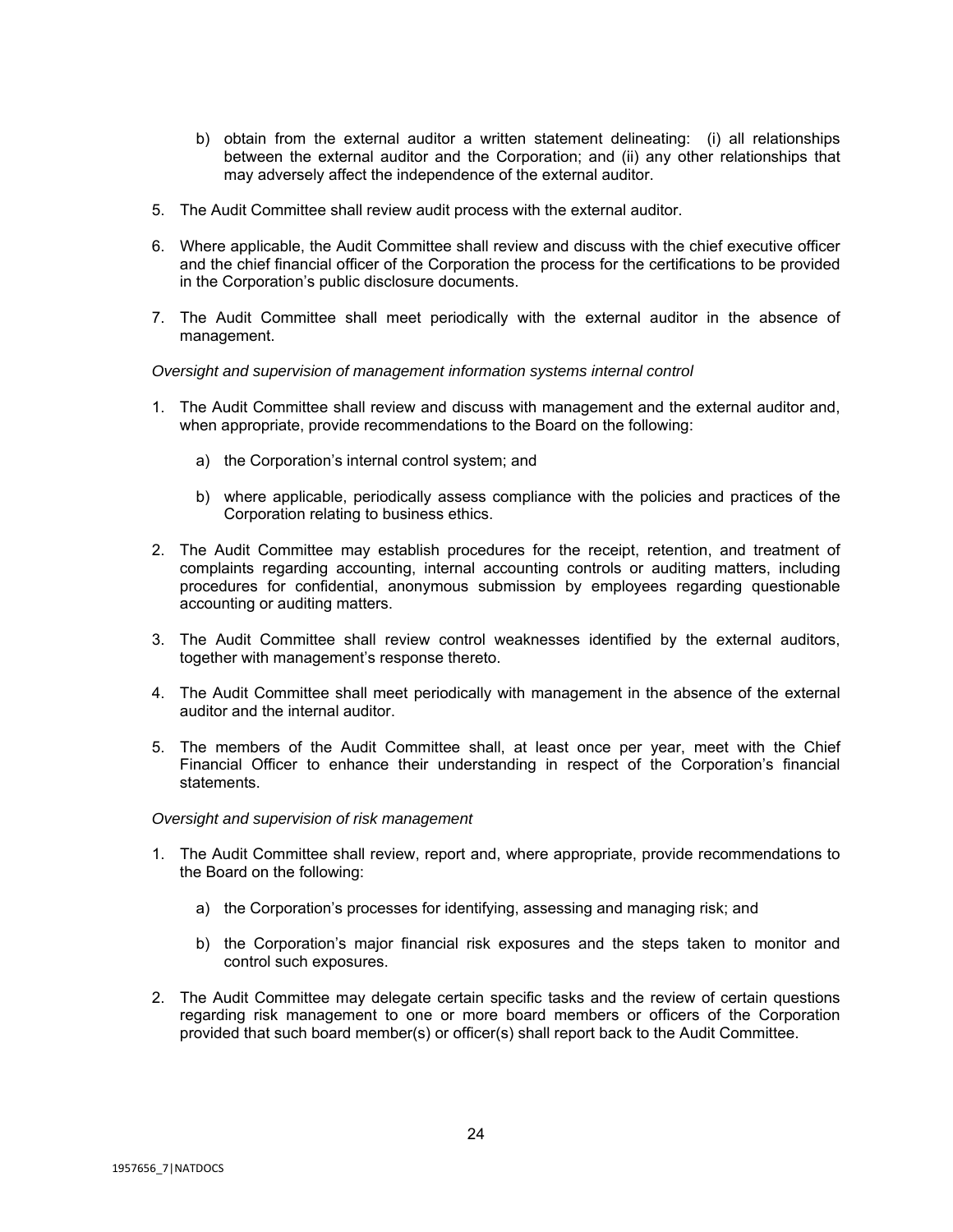## *Oversight and supervision of compliance with legal requirements*

- 1. The Audit Committee shall review and discuss with management and the external auditor, report and, when appropriate, provide recommendations to the Board on the adequacy of the Corporation's process for complying with laws and regulations.
- 2. The Audit Committee may receive, on a periodic basis, reports from the Corporation with respect to legal and regulatory issues.

# **IV. PROCEDURES FOR MEETINGS**

The Audit Committee shall fix its own procedure. The Audit Committee shall meet separately in executive session, at each regularly scheduled meeting, which shall occur not less than four times annually, and in the absence of management or the external auditor.

The minutes of the Audit Committee meetings shall accurately record the significant discussions of and decisions made by the Audit Committee, including all recommendations to be made by the Audit Committee to the Board and shall be distributed to the Audit Committee members for approval.

Meetings of the Audit Committee shall be held from time to time and at such place as members of the Audit Committee shall determine. Each of the Chairman of the Board, the chief executive officer and the chief financial officer, and the external auditor shall be entitled to request that the chairman of the Audit Committee (the "**Chairman**") call a meeting.

The Audit Committee may meet by telephone conference call or by any other means permitted by law or the Corporation's by-laws.

The Audit Committee may ask members of management and employees of the Corporation (including, for greater certainty, its affiliates and subsidiaries) or others (including, the external auditor) to attend meetings and provide such information as the Audit Committee requests. Members of the Audit Committee shall have full access to information of the Corporation (including, for greater certainty, its affiliates, subsidiaries and their respective operations) and shall be permitted to discuss such information and any other matters relating to the results of operations and financial position of the Corporation with management, employees, the external auditor and others as they consider appropriate..

The Audit Committee or its Chairman should meet at least once per year with management and the external auditor in separate sessions to discuss any matters that the Audit Committee or either of these groups desires to discuss privately.

## **V. QUORUM AND VOTING**

Unless otherwise determined from time to time by resolution of the Board, two members of the Audit Committee, one of which shall be the Chairman, shall constitute a quorum for the transaction of business at a meeting. For any meeting(s) at which the regular Chairman is absent, the Chairman shall be replaced by another member of the Audit Committee who shall be named by the other members among themselves. At a meeting, any question shall be decided by a majority of the votes cast by members of the Audit Committee, except where only two members are present, in which case any question shall be decide unanimously.

#### **VI. SECRETARY**

Unless otherwise determine by resolution of the Board, the corporate secretary of the Corporation shall be the secretary of the Audit Committee.